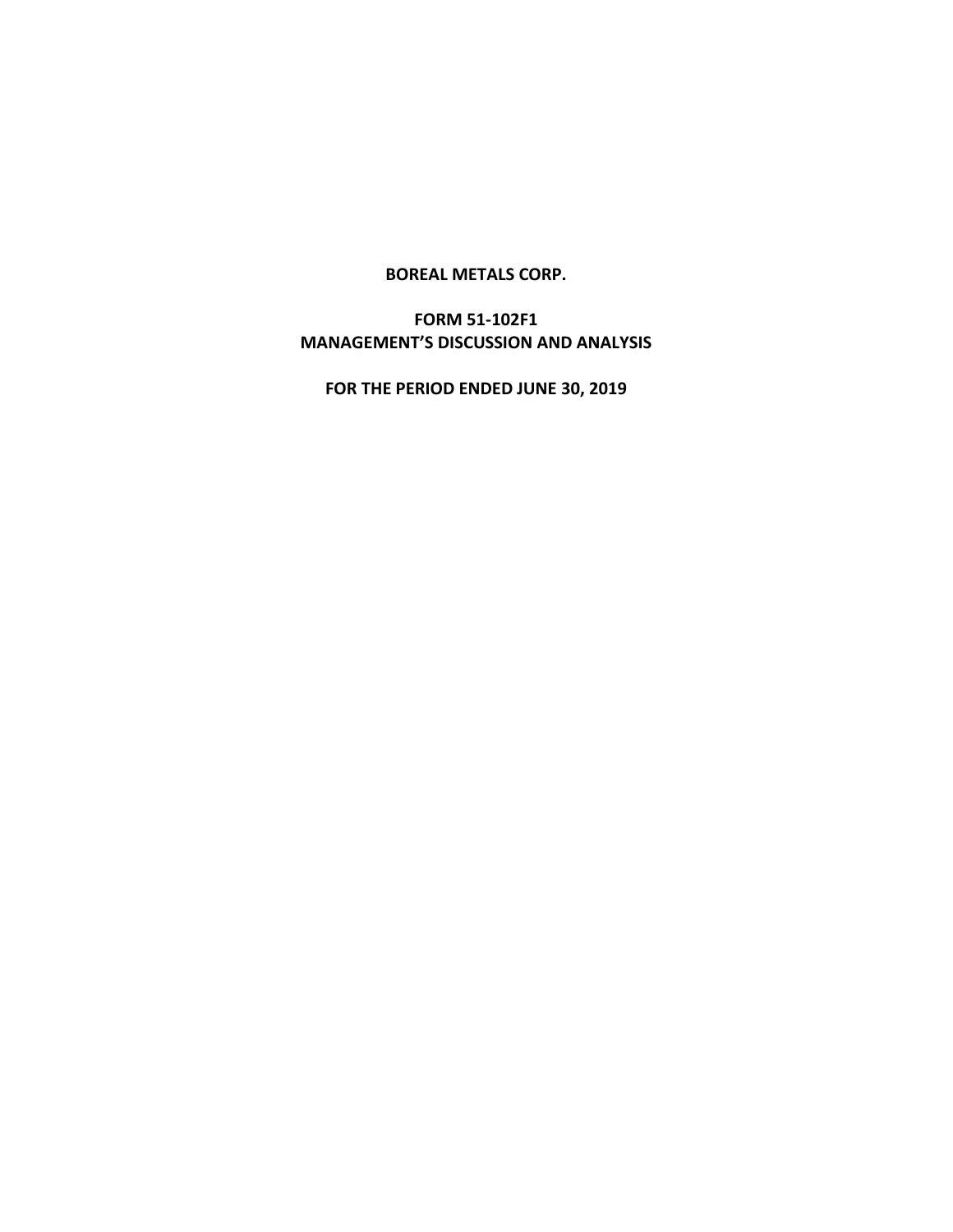The following management's discussion and analysis ("MD&A"), prepared as of August 29, 2019 should be read together with the unaudited interim consolidated financial statements for the period ended June 30, 2019 and the audited consolidated financial statements for the year ended December 31, 2018 and related notes attached thereto, which are prepared in accordance with International Financial Reporting Standards. All amounts are stated in Canadian dollars unless otherwise indicated.

Additional information related to Boreal Metals Corp. (the "Company") is available for view on SEDAR at [www.sedar.com.](http://www.sedar.com/)

## **Forward Looking Statements**

This MD&A contains certain forward-looking statements and information relating to the Company that are based on the beliefs of our management as well as assumptions made by and information currently available to us. When used in this document, the words "anticipate", "believe", "estimate", "expect" and similar expressions, as they relate to our company or our management, are intended to identify forward-looking statements. This MD&A contains forward-looking statements relating to, among other things, regulatory compliance, the sufficiency of current working capital, the estimated cost and availability of funding for the continued exploration and development of our exploration properties. Such statements reflect the current views of management with respect to future events and are subject to certain risks, uncertainties and assumptions. Many factors could cause the actual results, performance or our achievements to be materially different from any future results, performance or achievements that may be expressed or implied by such forward-looking statements.

## **Description of Business**

Boreal Metals Corp. (the "Company") was incorporated under the Business Corporations Act, British Columbia on December 31, 2013 and is considered to be in the exploration stage with respect to its mineral properties. The Company's head office address is Suite 340 - 233 West 1st Street, North Vancouver, BC, V7M 1B3.

On April 1, 2014, the Company commenced trading on the Canadian Securities Exchange ("CSE") under the trading symbol "EFM". On April 12, 2016, the CSE delisted the Company for being in default of CSE requirements. As of the date of the financial statements, the Company's common shares were delisted from trading on the CSE.

On February 14, 2017, the Company closed a share purchase agreement with EMX Royalty Corporation ("EMX") to acquire two wholly-owned subsidiary companies, EMX Exploration Scandinavia AB and Iekelvare Minerals AB (together referred to as the "Swedish Companies"), with exploration stage assets in Scandinavia. The Swedish Companies are wholly-owned subsidiaries of the Company which together hold a portfolio of four base and precious metal exploration projects in Sweden and Norway.

On November 21, 2017, the Company obtained a public listing for its securities on the TSX Venture Exchange ("TSX-V") under the trading symbol "BMX" following closing of its offerings of units by way of Short Form Offering Document ("SFOD") and by way of a brokered private placement.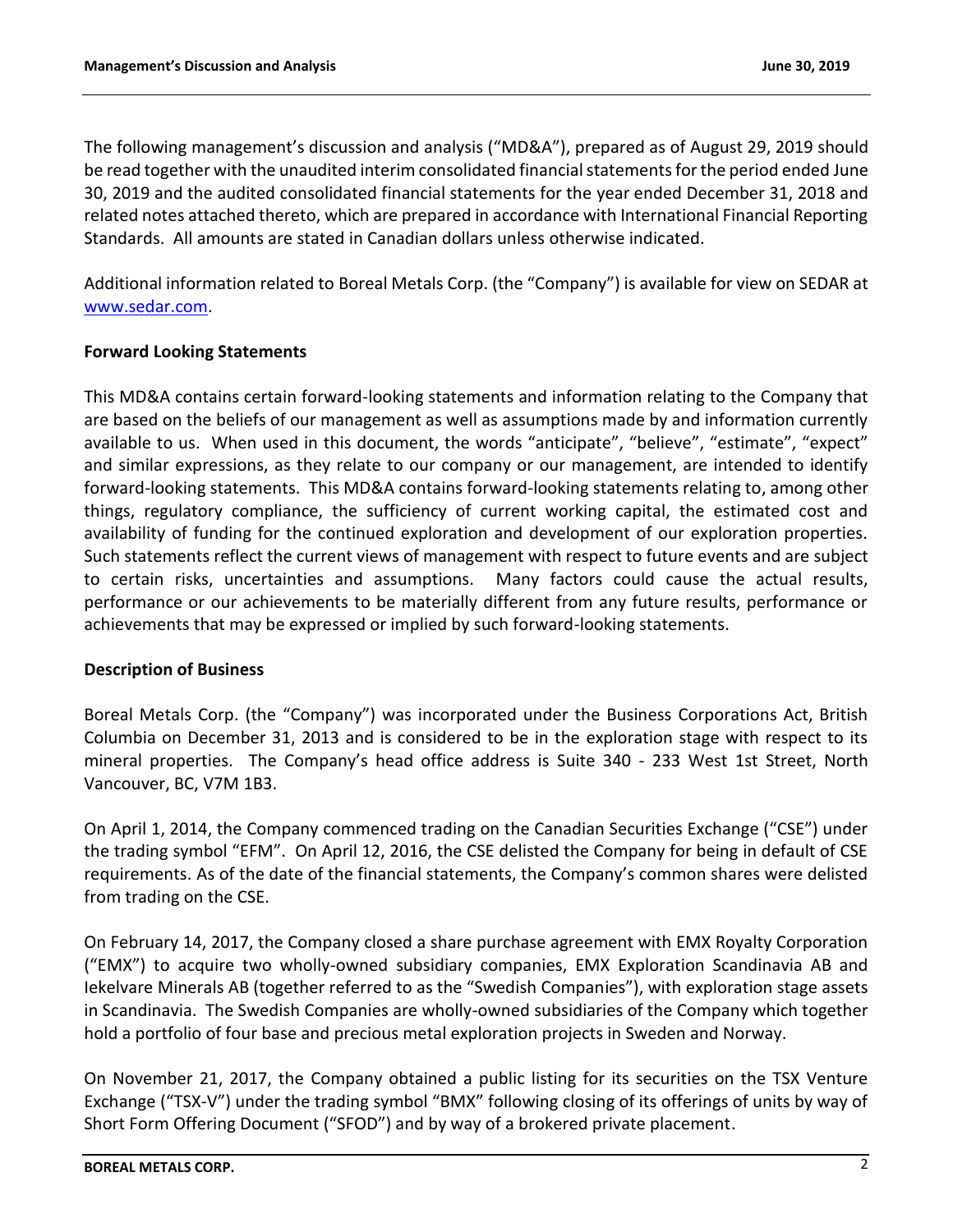On November 25, 2017, the Company obtained listing on Frankfurt Stock Exchange under the symbol 03E.

On February 15, 2018, the Company amended the share purchase agreement with EMX and completed the acquisition of the Modum project ("Modum") which has exploration licenses in Norway.

On March 20, 2018, the Company completed the acquisition of the Guldgruvan project ("Guldgruvan") from EMX by Boreal Energy Metals Corp. ("BEMC"), a newly created and wholly owned subsidiary of Boreal, through its wholly owned subsidiary Boreal Battery Metals Scandinavia AB ("BBMSAB").

On May 18, 2018, the Company completed the acquisition of the Njuggträskliden and Mjövattnet projects ("Njuggträskliden and Mjövattnet") in Sweden from EMX through BEMC's subsidiary, BBMSAB.

Boreal is a mineral exploration company focused on the discovery of zinc, copper, silver, gold, cobalt and nickel deposits in exceptional, historical mining project areas spanning Sweden and Norway. The Company aims to discover new economic mineral deposits in known mining districts that have seen little or no modern exploration techniques.

# **Significant Events**

On February 20, 2019, the Company closed a non-brokered private placement of 17,060,934 units at \$0.095 for gross proceeds of \$1,620,929. Each unit consisted of one common share and one share purchase warrant, with each warrant exercisable into one additional common share at a price of \$0.15 until February 20, 2021. A value of \$256,054 was allocated to the 17,060,934 warrants. The securities issued under the private placement will be subject to statutory hold periods expiring four months and one day from the issue date.

In connection with the private placement, the Company paid finders' fees to certain arm's length finders of \$18,240 in cash and issued 120,800 units having the same composition as the private placement units. A value of \$5,615 was assigned to the 120,800 warrants issued with the finders' units.

Of the 17,060,934 units issued in the private placement noted above, EMX acquired 1,995,672 units for proceeds of \$189,589. Immediately prior to the acquisition, EMX had ownership of 5,530,063 common shares (representing 9.4% of the Company's outstanding common shares). Immediately following the acquisition, EMX had ownership of 7,525,735 common shares (representing 9.9% of the Company's outstanding common shares) and warrants to purchase an additional 1,995,672 common shares.

## **Exploration and Evaluation Assets**

On February 14, 2017, the Company acquired two companies that were wholly-owned subsidiaries of EMX which together represent a portfolio of four Scandinavian base and precious metal (zinc-leadcopper-silver-gold) exploration projects including Gumsberg and Adak exploration assets in Sweden and the Tynset and Burfjord assets in Norway.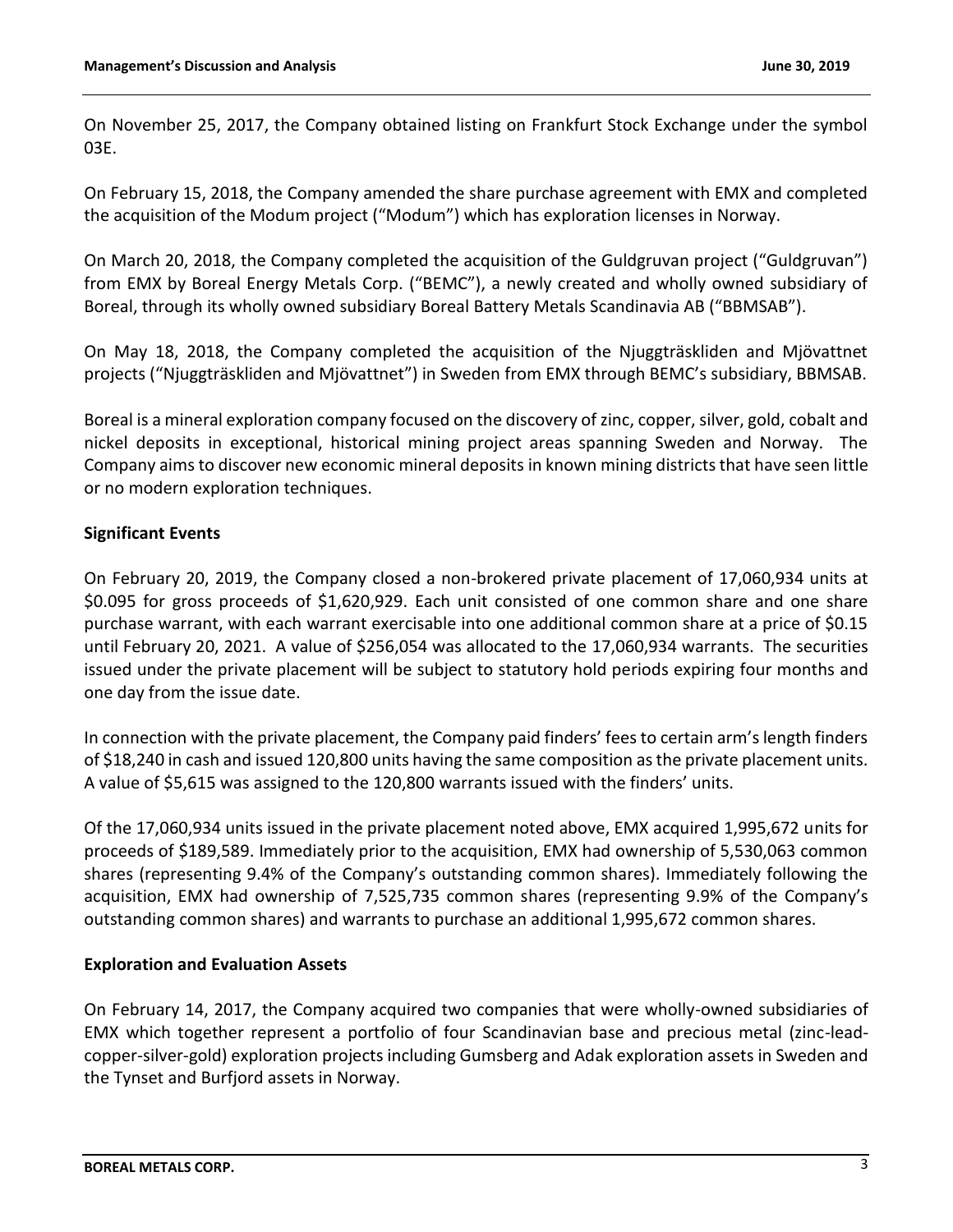To acquire the Swedish Companies, the Company issued 1,713,390 of its common shares to EMX Royalty which represented a 19.9% equity ownership in the Company and had the continuing obligation to issue additional shares to maintain 19.9% interest, at no additional cost to EMX, until the Company has raised \$5,000,000 in equity (raised on November 21, 2017); thereafter, EMX has the right to participate prorata in future financings at its own cost to maintain its 19.9% interest. During 2017, a total of 7,492,592 common shares valued at \$1,290,997 of the Company were issued to EMX due to above obligation.

On February 15, 2018, the Company amended the share purchase agreement with EMX and included the acquisition of Modum. Pursuant to the terms of the agreement, the Company issued to EMX 1,324,181 common shares valued at \$397,254, which brought EMX's equity ownership in Boreal to 19.9%.

EMX has also been granted a 3% net smelter return ("NSR") royalty on each of the Properties, of which a 1% NSR royalty may be purchased by the Company on or before the fifth anniversary of the closing date in 0.5% increments for a total of (a) USD\$2,500,000, or (b) at the purchaser's option, USD\$2,000,000 plus shares of the Company equal in value to USD\$500,000.

EMX will receive annual advance royalty ("AAR") payments of USD\$20,000 for each of the Properties commencing on the second anniversary of the closing, with each AAR payment increasing by USD\$5,000 per year until reaching USD\$60,000 per year, except that the Company may forgo AAR payments on two of the four Properties in years two and three. Once reaching USD\$60,000, AAR payments will be adjusted each year according to the Consumer Price Index (as published by the U.S. Department of Labor, Bureau of Labor Statistics). EMX Royalty will receive a 0.5% NSR royalty on any new mineral exploration projects generated by the Company in Sweden or Norway, excluding projects acquired from a third party containing a mineral resource or reserve or an existing mining operation. EMX Royalty has the right to nominate one seat on the Board of Directors of the Company.

On March 20, 2018, the Company completed the acquisition of the Guldgruvan project from EMX by BEMC.

On May 18, 2018, the Company completed the acquisition of the Njuggträskliden and Mjövattnet projects from EMX by BEMC.

The Company is the owner of base metal mining licenses located in Norway known as the Burfjord and Tynset licenses and in Sweden known as the Gumsberg and Adak projects. In addition, the Company through BEMC, is the owner of mining licenses located in Norway known as Modum and in Sweden known as the Guldgruvan, Njuggträskliden, and Mjövattnet projects (collectively, the "Battery Metals Projects").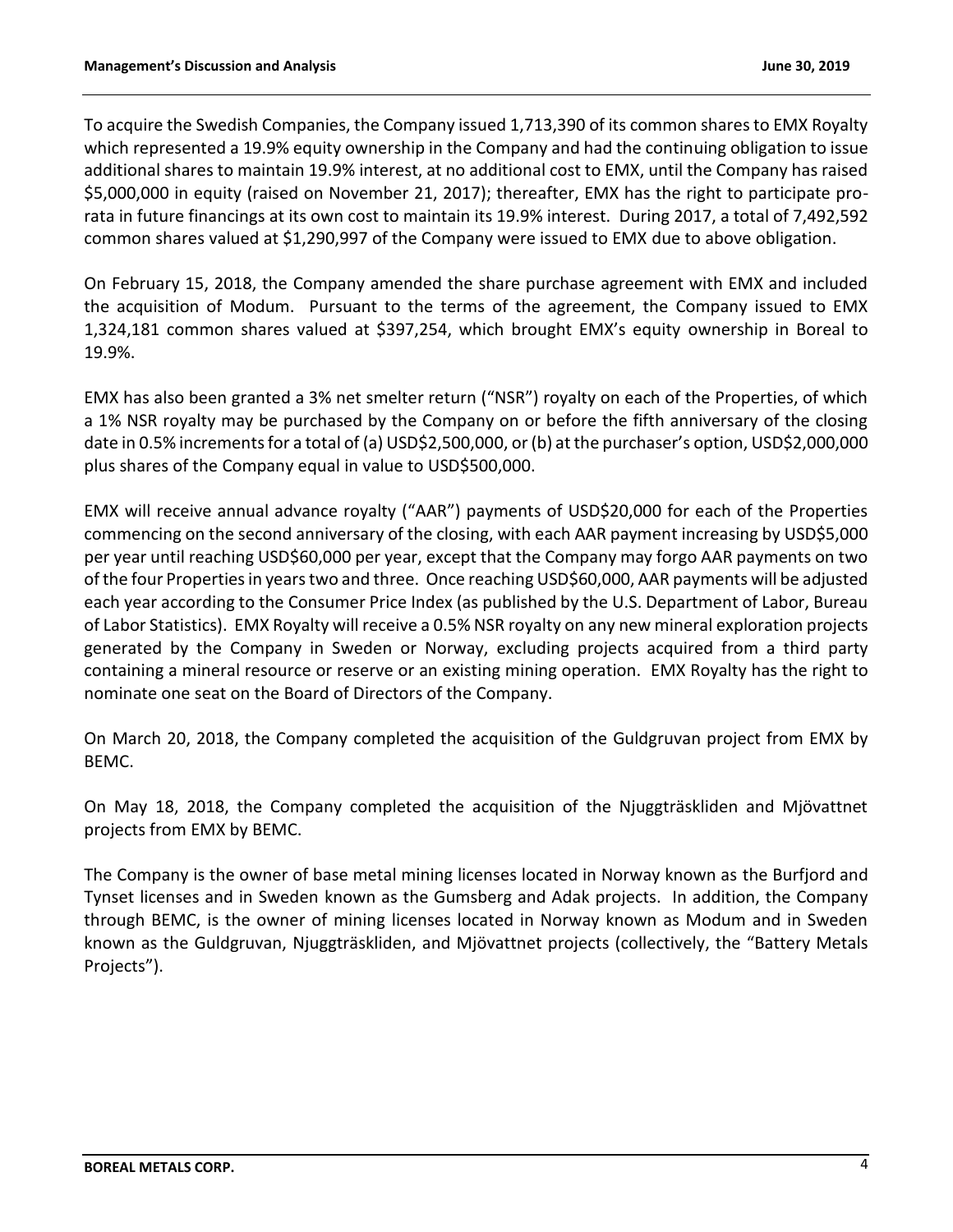#### As at June 30, 2019, the exploration and evaluation costs were incurred by the Company as follows:

| <b>Acquisition costs</b>   | Adak, Gumsberg,<br>Burfjord, Tynset | Modum                    | Guldgruvan               | Njuggträskliden and<br>Mjövattnet | Total     |
|----------------------------|-------------------------------------|--------------------------|--------------------------|-----------------------------------|-----------|
|                            |                                     |                          |                          |                                   |           |
| Balance, December 31, 2017 | 1,506,230                           | $\overline{\phantom{0}}$ | $\overline{\phantom{0}}$ | $\overline{\phantom{a}}$          | 1,506,230 |
| Acquisition                |                                     | 452,179                  | 54,926                   | 102,037                           | 609,142   |
| Balance, December 31, 2018 | 1,506,230                           | 452,179                  | 54,926                   | 102,037                           | 2,115,372 |
| Advance royalty payments   | 52,824                              | $\overline{\phantom{0}}$ | $\overline{\phantom{0}}$ | ۰                                 | 52,824    |
| Balance, June 30, 2019     | 1,559,054                           | 452.179                  | 54,926                   | 102,037                           | 2,168,196 |

|                                                |        |                                     |          |            | Battery                           |           |
|------------------------------------------------|--------|-------------------------------------|----------|------------|-----------------------------------|-----------|
| <b>Exploration costs</b>                       | Adak   | Gumsberg                            | Burfjord | Tynset     | Metals                            | Total     |
|                                                |        |                                     |          |            | Projects                          |           |
|                                                | \$     | \$                                  | \$       | \$         | \$                                | \$        |
| Balance, December 31, 2017                     | 35,624 | 475,786                             | 264,793  | 22,741     |                                   | 798,944   |
| Accommodation                                  |        | 37,931                              | 3,747    | 757        |                                   | 42,435    |
| <b>Drilling</b>                                |        | 339,912                             |          |            |                                   | 339,912   |
| <b>Exploration equipment</b>                   | 716    | 24,123                              |          | 3,533      |                                   | 28,372    |
| Field work                                     | 2,277  | 182,852                             | 326,065  | 47,421     | 3,932                             | 562,547   |
| <b>Exploration licenses</b>                    | 131    | 23,659                              | 26,284   | 81,173     | 131                               | 131,378   |
| Geological                                     | 5,004  | 199,892                             | 72,243   | 33,195     | 41,900                            | 352,234   |
| Geophysical                                    |        | 167,516                             |          | 1,034      |                                   | 168,550   |
| Other                                          | 482    | 22,483                              | 1,008    | 423        | 715                               | 25,111    |
| Balance, December 31, 2018                     | 44,234 | 1,474,154                           | 694,140  | 190,277    | 46,678                            | 2,449,483 |
| Accommodation                                  |        | 13,622                              |          |            |                                   | 13,622    |
| <b>Drilling</b>                                |        | 344,394                             |          |            |                                   | 344,394   |
| <b>Exploration equipment</b>                   |        |                                     |          |            |                                   |           |
| Field work                                     | 935    | 186,720                             | 27,738   |            | 245                               | 215,638   |
| <b>Exploration licenses</b>                    |        | 155,994                             | 38,792   | 83,669     | 19,951                            | 298,406   |
| Geological                                     | 354    | 94,668                              | 9,011    | 3,209      | 284                               | 107,526   |
| Geophysical                                    |        | 6,711                               | 370      |            | 277                               | 7,358     |
| Geochemical                                    |        | 239                                 |          |            |                                   | 239       |
| Other                                          |        | 78,069                              | 1,080    |            |                                   | 79,149    |
| Incurred in 2019                               | 1,289  | 880,417                             | 76,991   | 86,878     | 20,757                            | 1,066,332 |
| Balance, June 30, 2019                         | 45,523 | 2,354,571                           | 771,131  | 277,155    | 67,435                            | 3,515,815 |
|                                                |        |                                     |          |            |                                   |           |
| <b>Total acquisition and exploration costs</b> |        | Adak, Gumsberg,<br>Burfjord, Tynset | Modum    | Guldgruvan | Njuggträskliden and<br>Mjövattnet | Total     |
|                                                |        | \$                                  | \$       | \$         | \$                                | \$        |
| Balance, December 31, 2018                     |        | 3,909,035                           | 486,086  | 62,641     | 107,093                           | 4,564,855 |
| Balance, June 30, 2019                         |        | 5,007,434                           | 506,424  | 63,060     | 107,093                           | 5,684,011 |

### *Adak VMS Project (Skelleftea District, Sweden)*

The Adak exploration license is located in Skellefteå Mining District in north Sweden. Boreal's Adak project consists of the historical Adakfältet Mine Field which consists of the Adak, Lindsköld, and Brännmyarn mines which together account for 6.33 Mt @ 2.02% Cu, 0.6 g/t Au, 9 g/t Ag and the Rudtjebäcken Mine with 4.75Mt @ 0.9% Cu, 3% Zn, 0.3 g/t Au, 10 g/t Ag (historical, non-43- 101compliant resources). These mines were contract mined by Boliden on behalf of the Swedish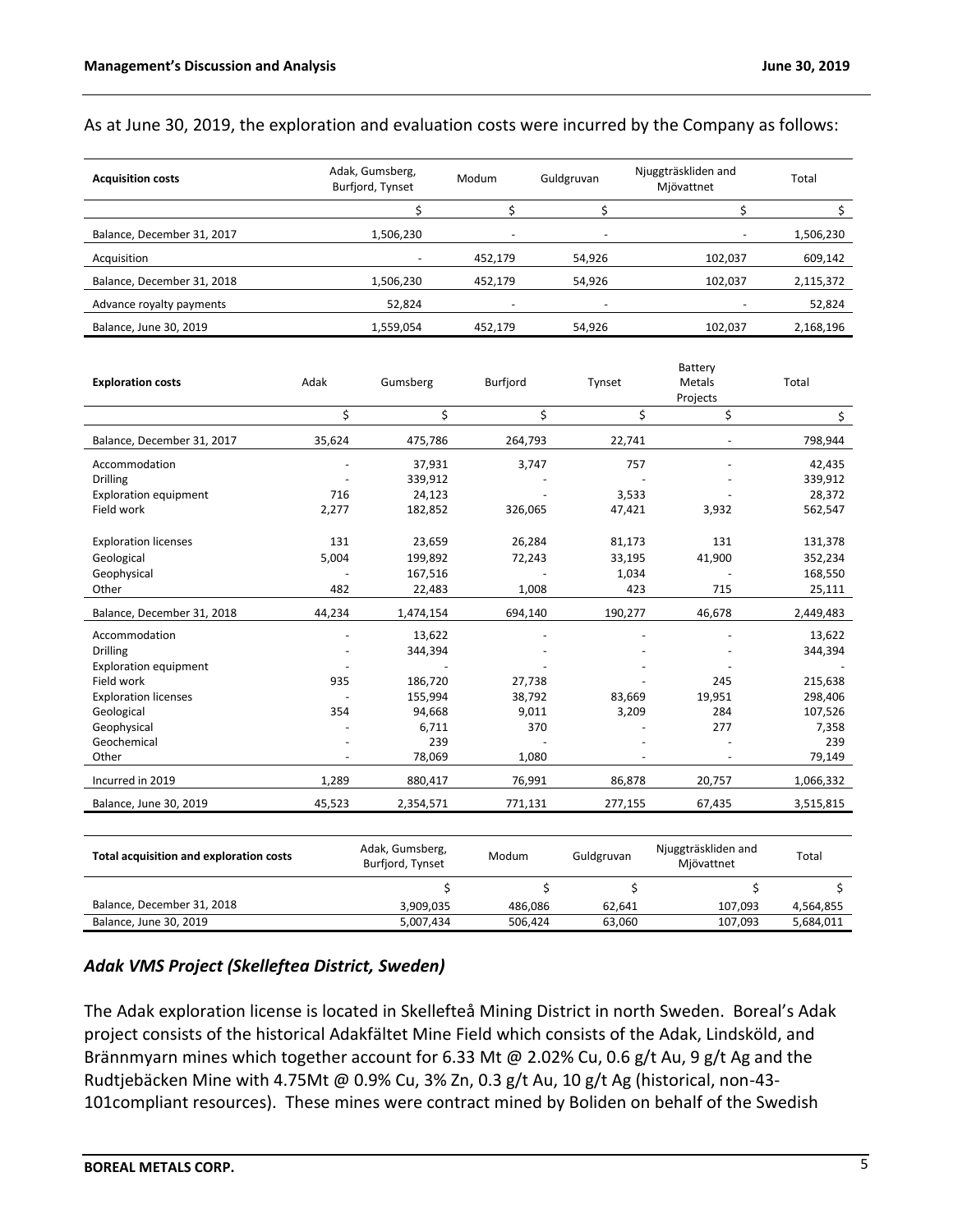Government between 1932 and early 1978, when the mining complex was destroyed by a fire. The facilities were not rebuilt or re-opened since.

In 2018, Boreal compiled historic information and generated digital 3-D models of the mine workings and historic drill intercepts at Adak to help refine drill targeting. Subsurface geologic data include over 700 drill holes and extensive underground development maps and data. This database, coupled with modern direct detection electromagnetic geophysical methods, has identified high potential drill targets within and adjacent to the existing mining footprint. Using these new data compilations and 3- D models, Boreal intends to continue exploring along strike and down dip of historically mined zones of mineralization in the district**.**

## *Gumsberg VMS Project (Bergslagen District, Sweden)*

The strategically situated Gumsberg project consists of six exploration licenses in the Bergslagen Mining District of southern Sweden totaling over 18,300 hectares, where multiple zones of VMS style mineralization have been identified. Precious and base metal VMS-style mineralization at Gumsberg was mined from the 13th century through the early 19th century, with over 30 historic mines present on the property, most notably the Östra Silvberg mine, which was the largest silver mine in Sweden between 1250 and 1590.

On February 28 and May 2, 2018, the Company announced high grade and other encouraging drill results from the 2,545 metre diamond drill program conducted at Gumsberg in late 2018 and early 2018. These drill results confirmed the presence of high-grade silver-zinc-lead mineralization with significant associated copper and gold mineralization that extend along strike from and below the historic mine workings in the area. Also intersected were previously unrecognized zones of mineralization away from the mine workings. These represent novel discoveries of mineralization in the district. Drill intercepts included VMS-type exhalative massive sulfide horizons, primary replacement style and related highgrade lenses and shoots of silver-zinc-lead mineralization. Similar styles of mineralization occur throughout the Bergslagen district in southern Sweden, which is host to multiple world-renowned base metal sulphide deposits.

In September 2018, Boreal announced the results of a 61-line kilometre, high resolution ground magnetometer survey at Gumsberg. The survey confirmed the potential for stacked or structurally repeated mineralized zones and provided better resolution of the known trends of mineralization in the area.

In December 2018, Boreal commenced further 1,000 metre drill program Gumsberg to test a variety of shallow drill targets across the prospective high-grade VMS mineral trend in the Östra Silvberg mine area. This drill program commenced in January 2019 and the results were released on January 28, 2019 and March 4, 2019. Boreal announced a 1,500-metre drill program to conduct additional exploration drilling with the objective to extend the strike length and down-plunge continuation of this high-grade zone.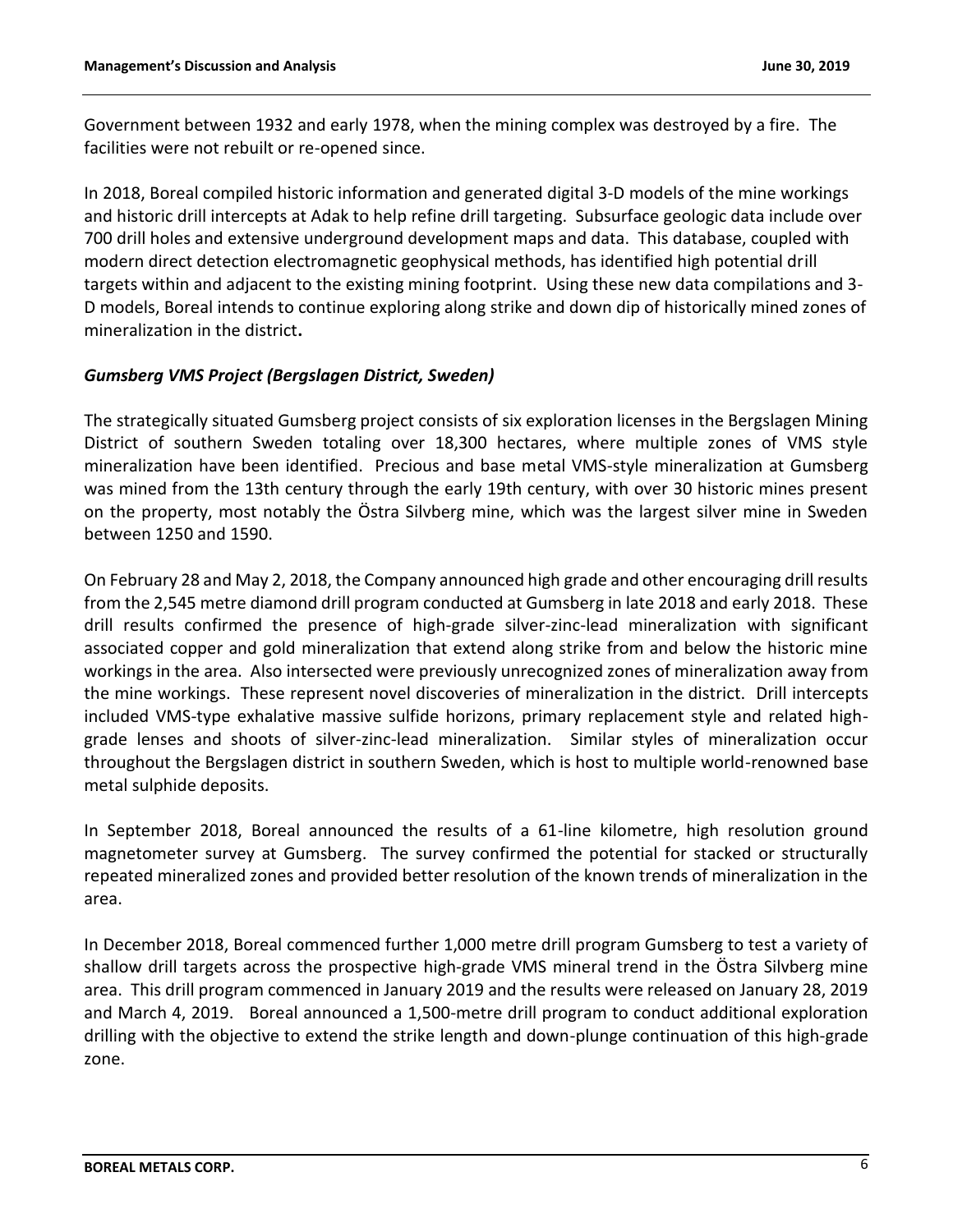Drill highlights from previous Boreal diamond drilling are presented in the table below (for full results please refer to Boreal news releases dated February 28, 2018, May 2, 2018, January 28, 2019 and March 3, 2019):

| Hole                    | From          | To            | Length        | Zn    | Λg     | Pb   | Cu   | Αu   | Prospect       |
|-------------------------|---------------|---------------|---------------|-------|--------|------|------|------|----------------|
| ID                      | <b>Meters</b> | <b>Meters</b> | <b>Meters</b> | %     | g/t    | %    | %    | g/t  | Name           |
| BM-17-001 <sup>X</sup>  | 99.30         | 106.00        | 6.70          | 5.19  | 16.39  | 1.08 | 0.30 | 0.08 | Vallberget     |
| BM-17-002 <sup>X</sup>  | 88.10         | 88.62         | 0.52          | 5.65  | 1.63   | 0.06 | 0.19 | 0.05 | Vallberget     |
| BM-17-002 <sup>X</sup>  | 92.30         | 94.20         | 1.90          | 13.55 | 51.75  | 5.23 | 0.27 | 0.34 | Vallberget     |
| BM-17-003 <sup>X</sup>  | 101.35        | 102.55        | 1.20          | 6.73  | 25.00  | 2.10 | 0.35 | 0.12 | Vallberget     |
| BM-17-004 <sup>X</sup>  | 105.77        | 106.37        | 0.60          | 4.81  | 24.94  | 1.96 | 0.01 | 0.02 | Vallberget     |
| BM-17-005Y              | 122.30        | 133.24        | 10.94         | 16.97 | 656.70 | 8.52 | 0.03 | 0.76 |                |
| BM-17-005 <sup>Y</sup>  | 155.43        | 165.00        | 9.57          | 5.87  | 183.90 | 2.33 | 0.04 | 0.52 | Östra Silvberg |
| BM-17-005Y              | 178.16        | 179.00        | 0.84          | 11.56 | 218.02 | 5.77 | 0.04 | 0.30 |                |
| BM-17-006 <sup>X</sup>  | 14.88         | 19.95         | 5.07          | 3.00  | 9.25   | 0.96 | 0.06 | 0.02 | Vallberget     |
| BM-17-008 <sup>X</sup>  | 13.25         | 13.60         | 0.35          | 3.20  | 6.85   | 0.03 | 0.05 | 0.02 | Vallberget     |
| BM-17-008 <sup>×</sup>  | 86.35         | 87.15         | 0.80          | 1.16  | 0.85   | 0.05 | 0.02 | 0.00 | Vallberget     |
| BM-17-011 <sup>X</sup>  | 53.50         | 56.65         | 3.15          | 3.03  | 11.69  | 0.62 | 0.44 | 0.19 |                |
| BM-17-011 <sup>X</sup>  | 130.50        | 137.20        | 6.70          | 7.01  | 11.14  | 0.44 | 0.10 | 0.00 | Vallberget     |
| BM-17-012 <sup>W</sup>  | 321.00        | 322.00        | 1.00          | 1.22  | 6.20   | 0.60 | 0.00 | 0.10 |                |
| BM-17-012 <sup>W</sup>  | 325.00        | 329.00        | 4.00          | 1.01  | 4.25   | 0.42 | 0.01 | 0.19 | Östra Silvberg |
| BM-17-012 <sup>W</sup>  | 332.00        | 339.00        | 7.00          | 1.56  | 12.20  | 0.85 | 0.02 | 0.18 |                |
| GUM-18-003 <sup>X</sup> | 105.00        | 116.00        | 11.00         | 5.89  | 239.00 | 2.51 | 0.04 | 0.96 | Östra Silvberg |
| GUM-18-004 <sup>X</sup> | 162.16        | 173.17        | 11.01         | 7.45  | 275.12 | 2.65 | 0.05 | 0.77 | Östra Silvberg |

*<sup>W</sup> True width unknown.*

*<sup>X</sup> Apparent widths reported - true widths are estimated between 80-100% of reported intervals.*

*<sup>Y</sup>Apparent widths reported - true widths are estimated at 20-50% of reported interval.*

Between March 19, 2019 and April 9, 2019, Boreal executed a 1,562-meter diamond drilling program designed to test the continuity of near-surface, high grade targets at the Östra Silvberg, Vallberget and Gumsgruvan located on the Gumsberg License. Boreal has not received the geochemical results from the program as of June 30, 2019.

In Q1 and Q2 of 2019 Boreal Metals Corp. Boreal applied for extensions on the Gumsberg Licenses 1, 2 and Licenses 6 through 8. Boreal successfully demonstrated that significant work has been done on the License No. 1. The Inspector of Mines agreed that that the complexity of base metal mineralization identified by Boreal on this license requires additional time and expenditures to delineate. Requests for extensions on the Gumsberg 2, and 6 through 8 have been submitted to the Inspector of Mines. No decision has been received as of June 30th, 2019

## *Burfjord Copper-Gold Project (Alta Region, Norway)*

The Burfjord copper-gold project is comprised of six exploration licenses totaling 5,500 hectares in the Kåfjord copper belt near Alta, Norway. Copper mineralization was mined in the Burfjord area during the 19th century, with over 25 historic mines and prospects developed along the flanks of a prominent 4 x 6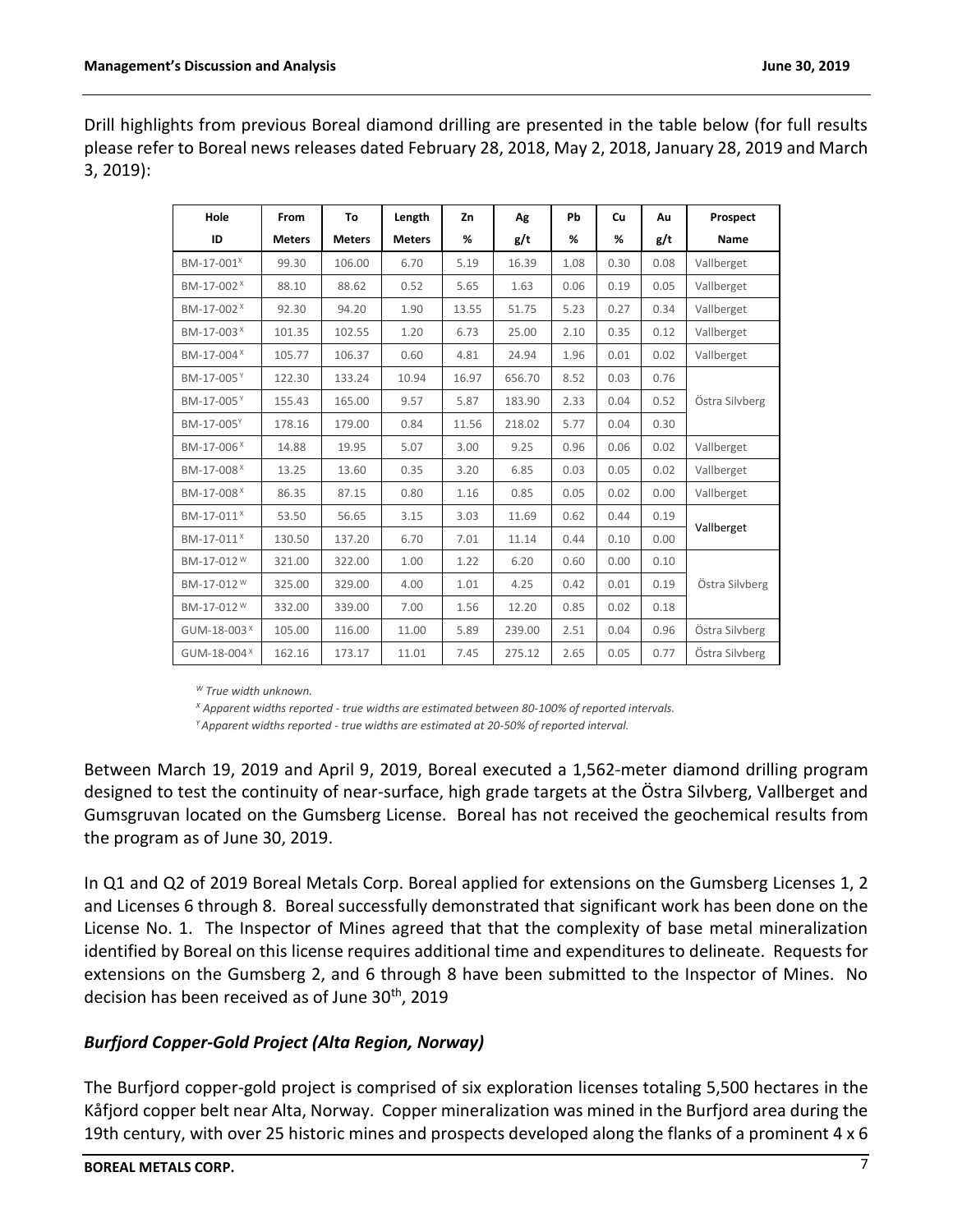kilometre fold (anticline) consisting of interbedded sedimentary and volcanic rocks. Copper and gold mineralization at Burfjord is hosted by swarms of iron-oxide rich carbonate veins, with high grade copper mineralization (the target of the historic mining activity) focused along contacts between rock types. However, cut-off grades in the primitive 19<sup>th</sup> century-era mining operations were quite high (likely exceeding 3% copper), and Boreal sees potential for larger tonnages of mineralization at lower grades in areas adjacent to and surrounding the historic mines.

On January 4, 2018 the Company announced the results of an Induced Polarization Geophysical Survey ("IP Geophysical Survey") at the 100% owned Burfjord Project. The results of the survey indicate along-strike continuity of sulphide mineralization over a three-kilometre segment of prospective stratigraphy and depth continuity in excess of 100 metres; beyond the depth limitations of the poledipole electrode configuration. An IP and Resistivity Survey was conducted between October 5 and October 25, 2017 at Burfjord, by GeoVista AB. The survey results successfully demonstrate the projection of mineralization under cover for widths on the order of 100 metres or more, the continuity of the mineralization along trend for at least 3,000 metres, and projection to depths of at least 100 metres. Based on these results, Boreal has commenced a drill program to test the grade and continuity of mineralization.

In late September 2018, Boreal commenced a 1,000-metre drill program at Burfjord. The drill program was designed to test multiple copper and gold targets in the Burfjord area, particularly in the southwest area of the anticline, where much of the historical mining activities were focussed. In total, seven holes were drilled totalling 951 metres. Drilling at Burfjord was completed on time and under budget. The results from this widely spaced reconnaissance drill program confirmed the presence of broad zones of copper mineralization enveloping high-grade copper veins at Burfjord. Significant drill results from this drill program are summarized in the table below.

| Hole<br>ID        | From<br><b>Meters</b> | To<br><b>Meters</b> | Length<br><b>Meters</b> | Cu<br>% | Au<br>g/t | In<br>ppm |
|-------------------|-----------------------|---------------------|-------------------------|---------|-----------|-----------|
| BUR-18-001        | 10.00                 | 16.00               | 6.00                    | 0.18    | 0.01      | 0.05      |
| BUR-18-001        | 24.00                 | 27.00               | 3.00                    | 0.12    | 0.10      | 0.08      |
| BUR-18-001        | 71.50                 | 82.50               | 11.00                   | 0.11    | 0.02      | 0.05      |
| Incl.             | 79.00                 | 82.50               | 3.50                    | 0.21    | 0.01      | 0.08      |
| BUR-18-002        | 15.00                 | 20.00               | 5.00                    | 0.20    | 0.03      | 0.09      |
| BUR-18-002        | 39.00                 | 62.00               | 23.00                   | 0.14    | 0.01      | 0.05      |
| BUR-18-003        | 73.00                 | 84.00               | 11.00                   | 0.14    | 0.01      | 0.07      |
| <b>BUR-18-003</b> | 184.00                | 216.00              | 32.00                   | 0.56    | 0.26      | 0.50      |
| Incl.             | 184.85                | 188.31              | 3.46                    | 4.31    | 2.22      | 3.69      |
| also incl.        | 184.00                | 191.00              | 7.00                    | 2.30    | 1.13      | 2.05      |
| BUR-18-004        | 58.60                 | 59.33               | 0.73                    | 2.46    | 0.15      | 0.17      |
| BUR-18-004        | 66.00                 | 67.60               | 1.60                    | 0.19    | 0.01      | 0.09      |
| BUR-18-004        | 88.00                 | 89.00               | 1.00                    | 0.51    | 0.04      | 0.59      |
| BUR-18-005        | 25.00                 | 102.00              | 77.00                   | 0.11    | 0.01      | 0.11      |
| Incl.             | 52.00                 | 62.00               | 10.00                   | 0.24    | 0.04      | 0.20      |
| Incl.             | 93.00                 | 98.00               | 5.00                    | 0.23    | 0.02      | 0.19      |
| BUR-18-007        | 96.00                 | 99.00               | 3.00                    | 0.16    | 0.28      | 0.11      |
| BUR-18-007        | 138.00                | 140.00              | 2.00                    | 0.12    | 0.07      | 0.12      |

*\*Lengths reported as seen in drill core. True widths are estimated at 85-100% of reported lengths.*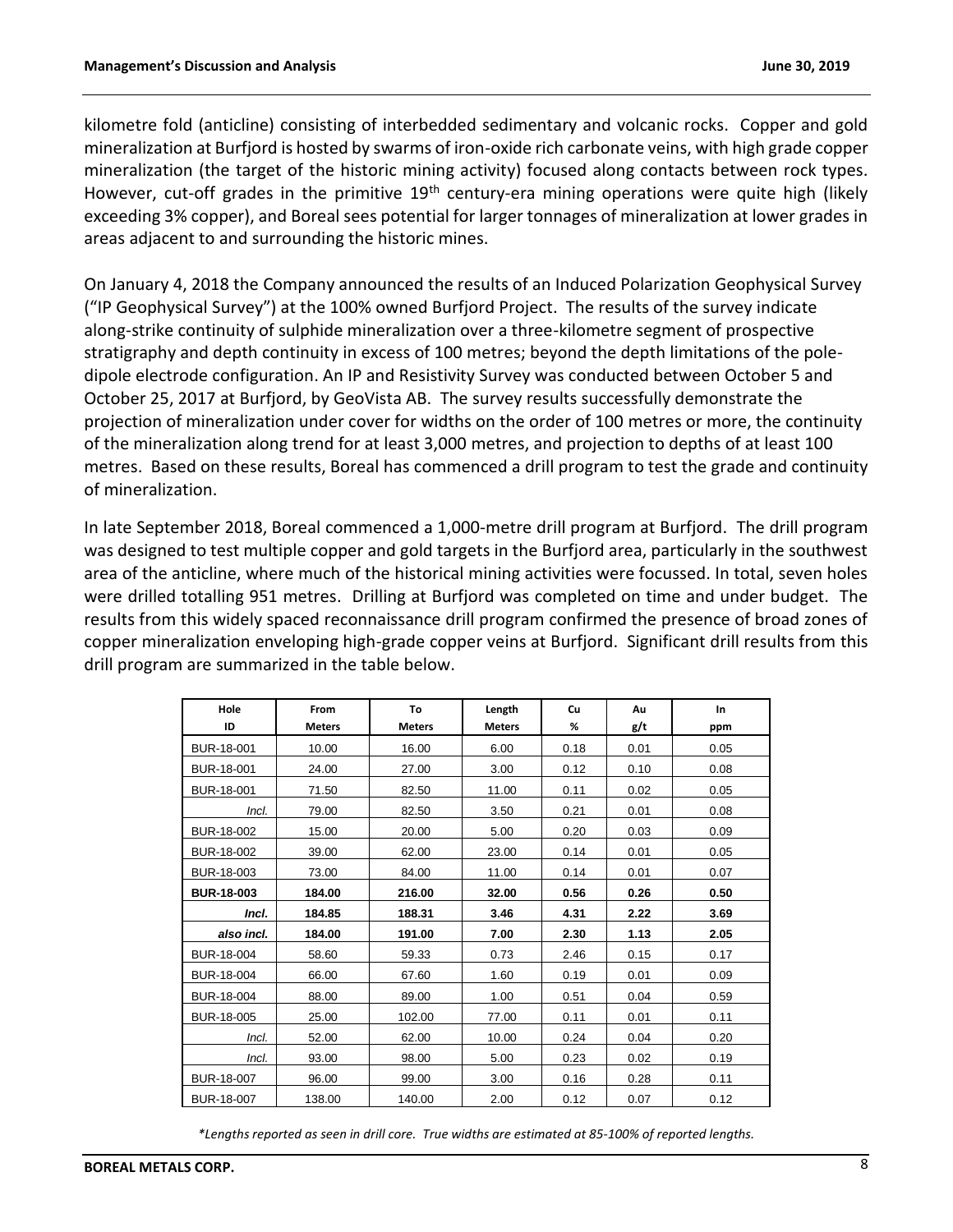On June 18, 2019 Boreal contacted the Director of Mining in Norway to request a 3 year renewal for the Burfjord Project licenses Burfjord 14, Burfjord 15, Burfjord 18, Burfjord 19, Burfjord 20 and Burfjord 21 located in Troms County, Kvaenangen Commune, Norway despite the fact that Boreal has yet to identify a mineral inventory. Boreal is requested that the Direktoratet for Mineralforvalting give this request special consideration because of the exceptional challenges Boreal has faced in conducting mineralization in this challenging area with respect to delays caused by weather and the delays related to forging a working relationship with the Spalca stakeholders in the area. No decision on the extension has been made as of June 30, 2019.

# *Tynset VMS project (Røros District, Norway)*

The Tynset project is comprised of several exploration licenses totaling 17,000 hectares in the Røros Mining District of central Norway, which hosts a ~30-kilometre trend of VMS style mineral occurrences and historic mines, including the Vingelen Mine, which was operated in the 18th and 19th centuries.

During the summer months of 2018, surface sampling, mapping and geophysical programs took place on the Tynset project. These work programs were being focused in the areas of historic mines at Vingelen and Fådalsgruven and included soil sampling surveys, mapping and ground magnetometer surveys using a continuous read, high resolution magnetometer. In total, 23 lines of soil samples were collected, constituting over 650 individual samples, and 86 line kilometres of high resolution ground magnetic surveys were completed.

These programs generated multiple new geochemical and geophysical targets, as well as, further refined the understanding of geological features and trends in both areas. In particular, new geological targets were identified to the south of the historic mine workings at Fådalsgruven, and several additional trends of mineralization appear to have been identified at Vingelen. Continued work in 2019 will focus on areas along the Sivilldalen Mine trend at the southern end of the Tynset property position, prior to identification of prioritized targets for drill testing**.** 

## *Modum Cobalt Project (Norway)*

The 13,115 Ha Modum cobalt-copper project is located approximately 75 kilometres west of Oslo, Norway. The Modum project is accessible year-round, with robust infrastructure including road, rail, power, and skilled labour in nearby municipalities. The Modum property position surrounds an inlier of exploration licenses held by third parties that partially cover the Skuterud Cobalt Mine, one of Europe's most prolific historic cobalt producers. Historic mine workings, prospects and trends of cobalt and copper mineralization extend onto the Boreal property.

During 2018, Boreal conducted surface exploration programs at Modum, including sampling of soil and till materials along the geologic trend of the historic mining areas. The geochemical sampling program identified multiple additional targets at Modum, which will be the focus of follow-up exploration programs in 2019.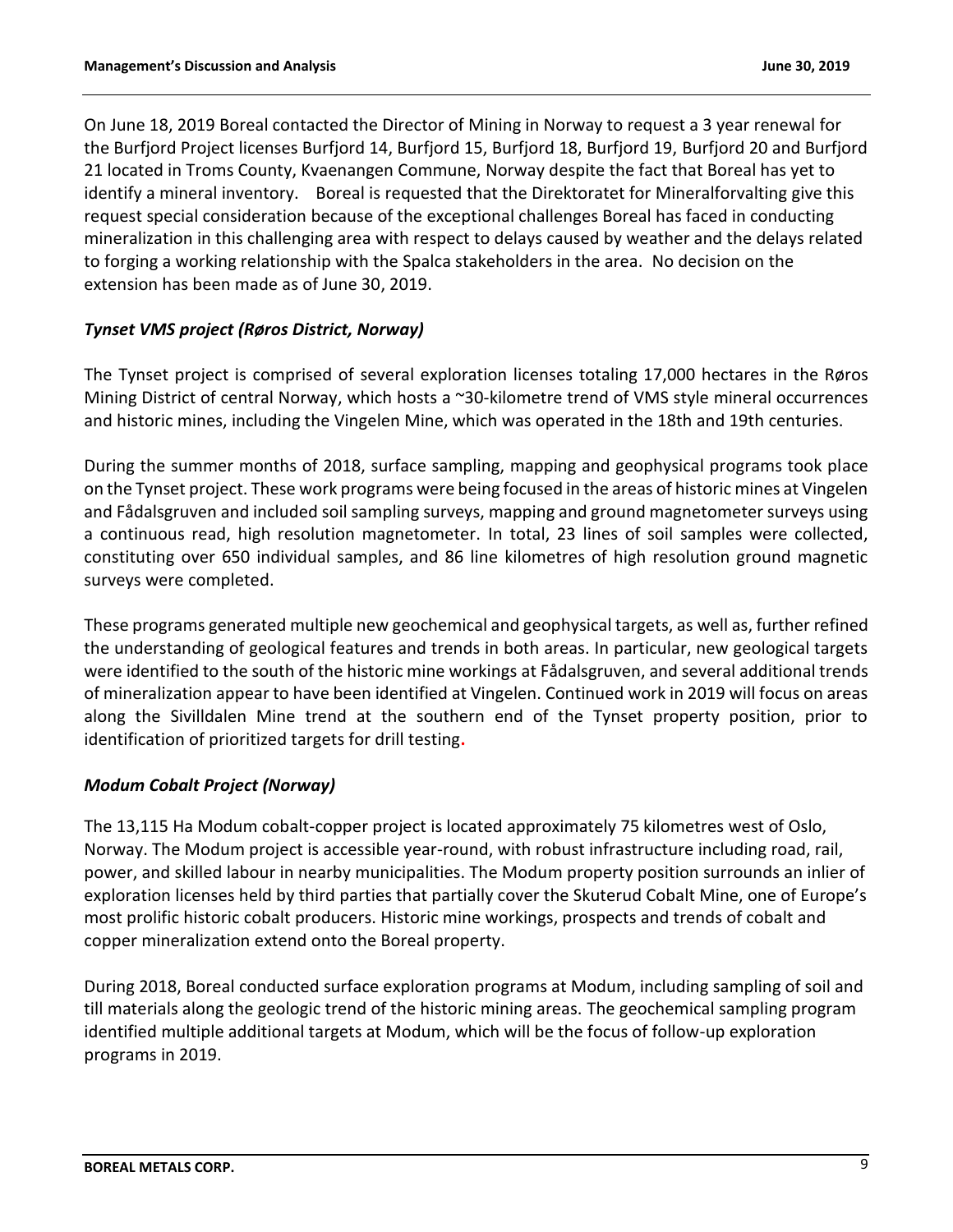# *Guldgruvan Cobalt Project (Los Cobalt Mine, Sweden)*

The 2,400 Ha Guldgruvan Cobalt Project is located near the town of Los, Sweden. The Project is accessible year-round, with robust infrastructure including paved roads, power, and skilled labour in nearby municipalities. The Guldgruvan Project contains numerous historical workings, test pits and shallow drill holes in addition to five major mining sites which were the focus of historical production. Those include the Los Cobalt Mine, one of the few historic mines in Sweden that produced cobalt as its primary commodity.

# *Njuggträskliden and Mjövattnet Nickel-Copper-Cobalt Projects (Skellefteå, Sweden)*

The Njuggträskliden and Mjövattnet nickel-copper-cobalt projects are located in the Skellefteå mining area in Northern Sweden. The 9,000 hectare Njuggträskliden and 6,400 hectare Mjövattnet licenses cover multiple drill defined zones of nickel-rich sulfide mineralization. The Projects were recognized during a nationwide reconnaissance exploration program for nickel conducted between 1968 and 1984 by the Swedish Geological Survey ("SGU") and other government entities. This led to the discovery of nickel mineralization at Mjövattnet in 1971, followed by the discovery of Njuggträskliden in 1974. More than 80 nickel occurrences were identified during the reconnaissance programs, including Njuggträskliden and Mjövattnet, with state funded drill programs defining multiple historic mineral resources.

## **Exploration Outlook**

Boreal is pleased with the progress made on its exploration programs in Scandinavia, especially with the continued drill success from the Gumsberg project in Sweden, where exploration drill holes intersected significant base-metal and silver rich styles of mineralization. Likewise, an initial drill program was conducted at the Burfjord project in northern Norway and results confirm the presence of broad zones of copper mineralization enveloping high-grade copper veins.

The Gumsberg project continues to be Boreal's flagship project. Boreal discovered new high-grade zones of mineralization in the Loberget-Vallberget and Östrasilvberg areas on the Gumsberg project in the 2017-2018 drill programs, and continued to explore and expand these targets in 2019. The drill defined zones of high-grade mineralization remain open in multiple directions. Boreal intends to conduct further work in these target areas, including drilling to deeper levels and additional geophysical surveys.

To date, an emphasis has been placed on low-cost, high value surface exploration work that led to the definition of high priority drill targets, as well as highly efficient drill programs targeting near-surface, high grade zones of mineralization (Gumsberg and Burfjord as examples). These cost-efficient programs are designed to deliver maximum value to Boreal shareholders while continuing to advance multiple projects in the portfolio in a timely fashion.

## **Selected Annual Financial Information**

The Company's Consolidated Financial Statements for the years ended December 31, 2018, 2017, and 2016 have been prepared in accordance with International Financial Reporting Standards ("IFRS") as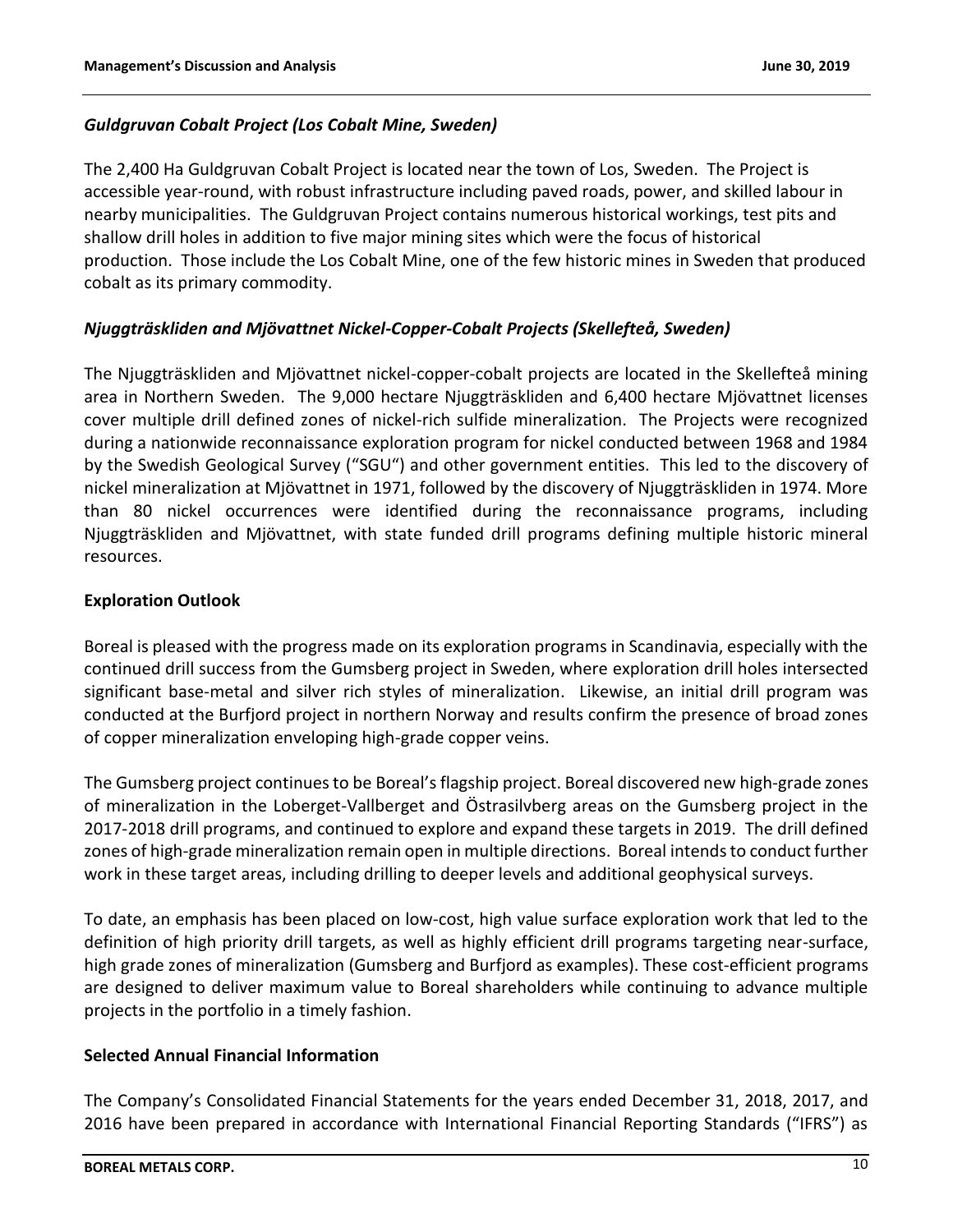issued by the International Accounting Standards Board ("IASB"). The following selected financial information is taken from the annual consolidated financial statements and should be read in conjunction with those statements.

During fiscal 2018, the Company changed its accounting policy with respect to exploration and evaluation expenditures to better represent total costs incurred on its exploration and evaluation assets. In prior years the Company's policy was to charge to operations exploration expenditures as incurred. The Company has elected to change this accounting policy to now capitalize by property all costs directly related to the exploration and evaluation of mineral properties classified as exploration and evaluation assets, effective with the presentation of these financial statements, on a retrospective basis.

|                                         | December 31, | December 31,    | December 31,    |
|-----------------------------------------|--------------|-----------------|-----------------|
|                                         | 2018         | 2017 (restated) | 2016 (restated) |
| Cash                                    | 241,820      | 3,397,728       | 196,987         |
| Total assets                            | 5,109,227    | 6,119,693       | 205,918         |
| <b>Total liabilities</b>                | 339,285      | 686,862         | 181,551         |
| Shareholders' equity                    | 4,769,942    | 5,432,831       | 24,367          |
| Net loss and comprehensive loss         | (1,925,458)  | (1,403,621)     | (171, 541)      |
| Basic and diluted loss per common share | (0.03)       | (0.05)          | (0.02)          |

## **Results of Operations**

*For the three month periods ended June 30, 2019 and 2018*

During the period ended June 30, 2019, the Company incurred a net loss of \$512,122, an increase of \$238,484 compared to \$273,638 net loss incurred in the same period of 2018. This increase in the Company expenses was a result of increased activity which resulted in increase in management fees, regulatory and share-based payment expenses.

During the three month period ended June 30, 2019, the Company's major operating expenses were as follows:

Audit and accounting fees totaled \$43,012 (2018 - \$73,754) which decreased because more fees were incurred in 2018 with setting up two offices in Canada and Sweden.

Consulting fees of \$34,373 (2018 - \$1,700) increased due to increased activity in the Company and entering into new contracts with consultants.

Management fees totaled \$130,900 (2018 - \$75,438) increased due to the appointment of new officers of the Company in the current quarter.

Regulatory, filing and transfer agent fees of \$32,384 (2018 – recovery of \$20,328) increased due to regulatory and listing activities.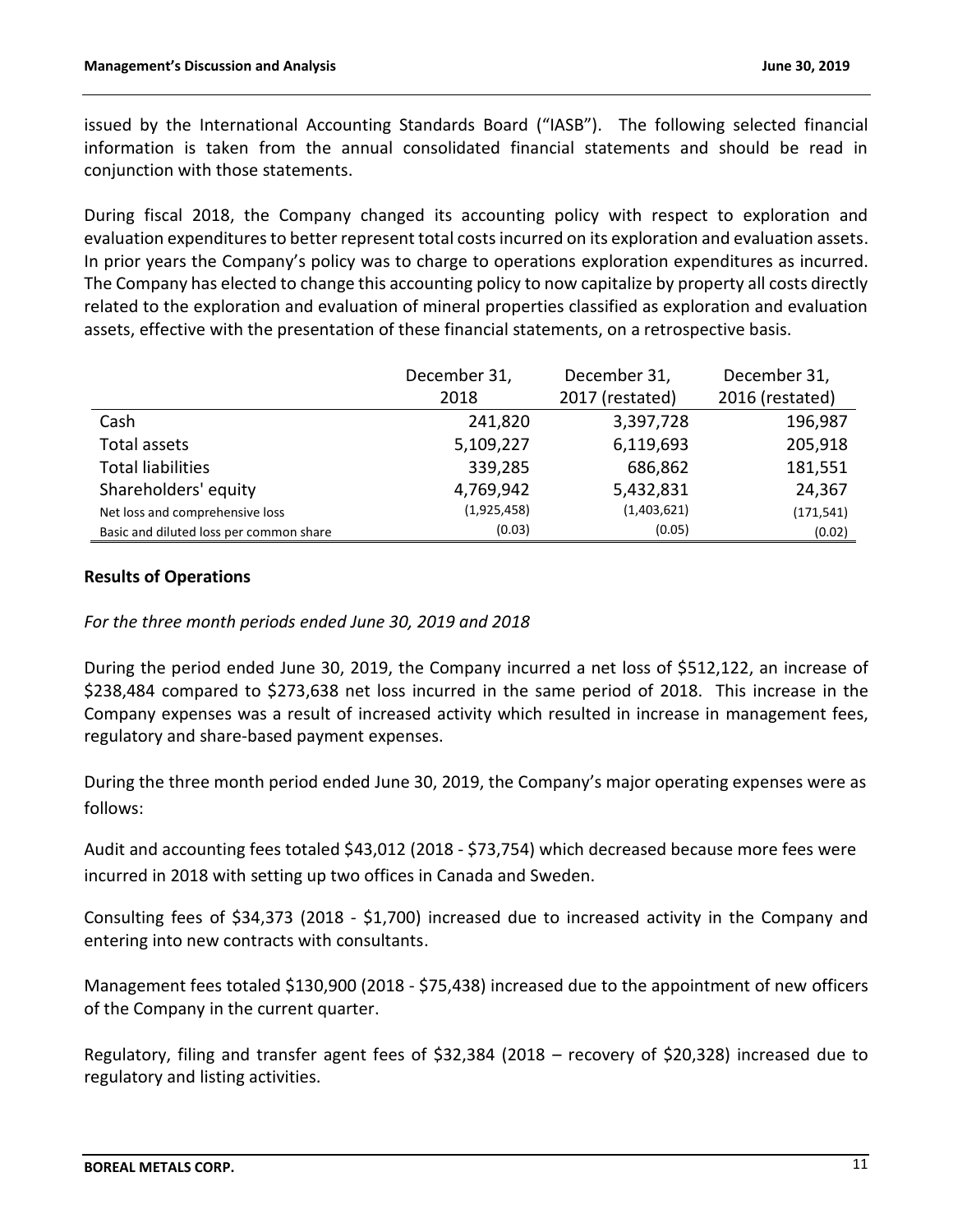Rent expenses of \$19,694 (2018 – recovery of \$3,618) increased due to the rental of an additional space in Sweden and Canada.

Travel expenses of \$48,087 (2018 - \$28,622) increased due to increased activities.

Share-based payments of \$70,606 (2018 - \$Nil) increased due to stock options issued during the prior year 2018.

The basic and diluted loss per common share in the three month period ended June 30, 2019 was \$0.01  $(2018 - $0.01)$ .

### *For the six month periods ended June 30, 2019 and 2018*

During the six month period ended June 30, 2019, the Company incurred a net loss of \$959,714, an increase of \$80,584 compared to \$879,130 net loss incurred in the same period of 2018. This increase in the Company expenses was a result of increased management fees, regulatory and share-based payment expenses and decrease of marketing expenses.

During the period ended June 30, 2019, the Company's major operating expenses were as follows:

Audit and accounting fees totaled \$69,756 (2018 - \$107,799) which decreased because more fees were incurred in 2018 with setting up two offices in Canada and Sweden.

Consulting fees of \$44,861 (2018 - \$10,368) increased due to increased activity and entering into new contracts with consultants.

Management fees totaled \$233,900 (2018 - \$170,938) increased due to the appointment of new officers of the Company in the current quarter.

Marketing fees of \$162,694 (2018 - \$382,228) decreased due to decreased marketing activities.

Legal fees of \$24,324 (2018 - \$2,808) increased due to increased corporate activities during the period.

Regulatory, filing and transfer agent fees of \$47,159 (2018 – recovery of \$9,007) increased due to regulatory and listing activities.

Rent expenses of \$34,671 (2018 - \$23,200) increased due to the rental of an additional space in Sweden and Canada.

Share-based payments of \$141,212 (2018 - \$Nil) increased due to stock options issued during the prior year 2018.

The basic and diluted loss per common share in the six month period ended June 30, 2019 was \$0.01 (2018 - \$0.02).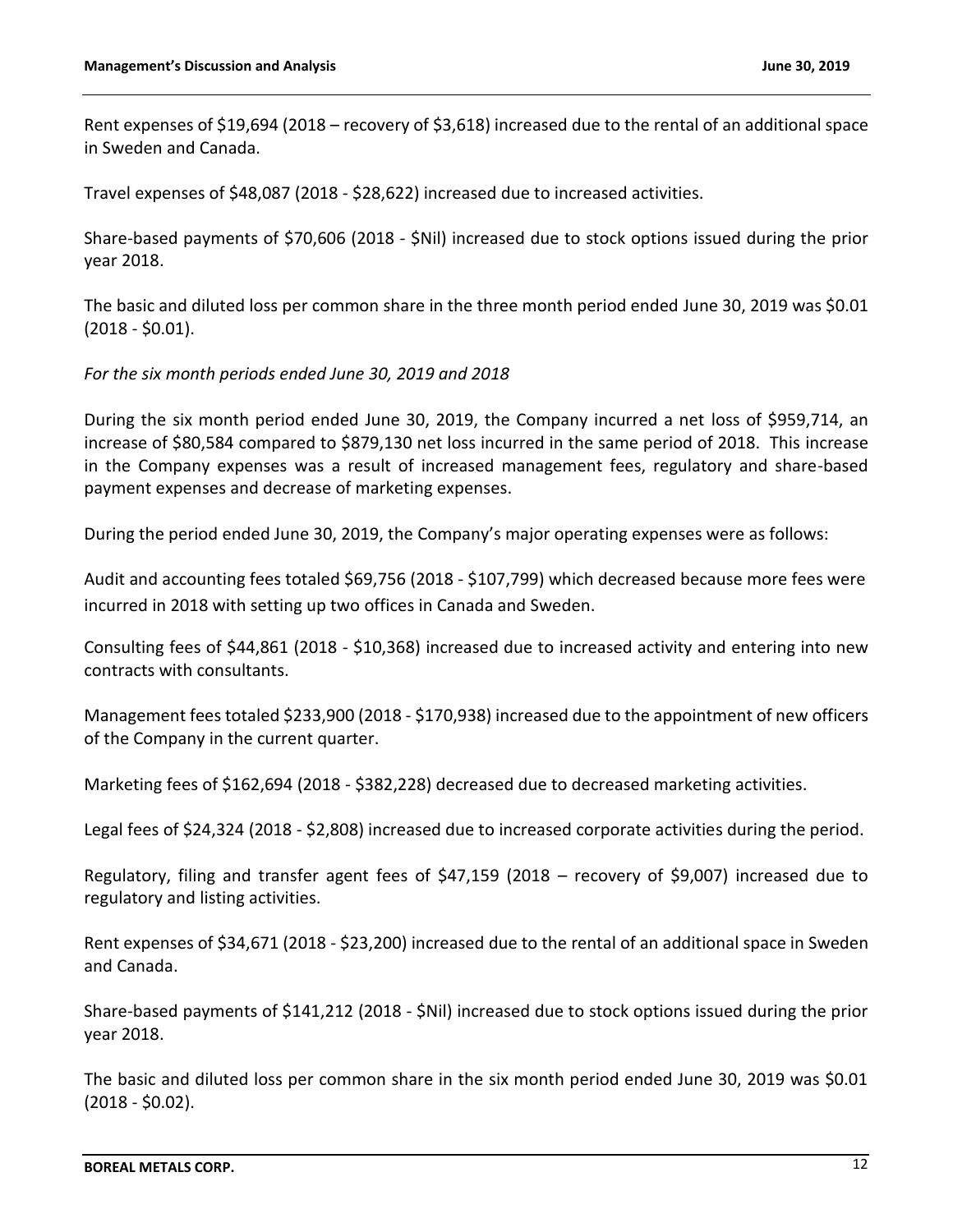*Cash flows for the period ended June 30, 2019 and 2018*

At June 30, 2019, the Company had \$56,955 cash, compared to \$241,820 cash at December 31, 2018.

In the period ended June 30, 2019, the Company issued shares by way of private placement for net proceeds of \$1,602,689.

In the period ended June 30, 2019, net cash used for operating activities totaled \$570,338 compared to \$1,283,957 of net cash used in operating activities in 2018. The cash used in operating activities consisted of the operating expenses of the Company.

### **Summary of Quarterly Results**

|                                              | June 30,<br>2019 | March 31,<br>2019 | December<br>31, 2018 | September<br>30, 2018 | June 30, 2018 | March 31,<br>2018 | December<br>31, 2017 | September<br>30, 2017 |
|----------------------------------------------|------------------|-------------------|----------------------|-----------------------|---------------|-------------------|----------------------|-----------------------|
|                                              | \$               | \$                | \$                   | \$                    | \$            | Ś.                | \$                   | \$                    |
| Cash                                         | 56,955           | 1,086,145         | 241,820              | 1,229,771             | 1,750,659     | 1,665,678         | 3,397,728            | 280,847               |
| Total assets                                 | 5,956,321        | 6,530,797         | 5,109,227            | 5,392,249             | 5,704,826     | 5,630,639         | 6,119,693            | 1,255,608             |
| <b>Total liabilities</b>                     | 402,192          | 535,152           | 339,285              | 289,411               | 160,370       | 485,035           | 686,862              | 210,070               |
| Working capital                              | (248,155)        | 731,405           | 119,643              | 1,176,754             | 1,884,835     | 1,647,296         | 3,120,007            | 202,541               |
| (deficiency)                                 |                  |                   |                      |                       |               |                   |                      |                       |
| Loss and comprehensive loss attributable to: |                  |                   |                      |                       |               |                   |                      |                       |
| Company's                                    | (512, 175)       | (446, 568)        | (406, 173)           | (639, 811)            | (273,088)     | (605, 492)        | (745, 790)           | (445, 686)            |
| shareholders                                 |                  |                   |                      |                       |               |                   |                      |                       |
| Non-controlling                              | 53               | (1,024)           | 324                  | (668)                 | (550)         |                   |                      |                       |
| interests on BEMC                            |                  |                   |                      |                       |               |                   |                      |                       |
| Net comprehensive                            | (512, 122)       | (447,592)         | (405, 849)           | (640, 479)            | (273, 638)    | (605, 492)        | (745, 790)           | (445, 686)            |
| loss                                         |                  |                   |                      |                       |               |                   |                      |                       |
| Basic and diluted                            | (0.01)           | (0.01)            | (0.01)               | (0.01)                | (0.01)        | (0.01)            | (0.02)               | (0.02)                |
| loss per share                               |                  |                   |                      |                       |               |                   |                      |                       |

## **Liquidity and Capital Resources**

To date, the Company has not yet realized profitable operations. The Company will require additional financing to explore and develop its mineral properties and there can be no assurances that such financing will be available, or if available, will be on reasonable terms.

These consolidated financial statements have been prepared assuming the Company will continue on a going-concern basis. The Company has incurred losses since inception and the ability of the Company to continue as a going-concern depends upon its ability to develop profitable operations and to continue to raise adequate financing. Management is actively targeting sources of additional financing through alliances with financial, exploration and mining entities, or other business and financial transactions which would assure continuation of the Company's operations and exploration programs. In order for the Company to meet its liabilities as they come due and to continue its operations, the Company is solely dependent upon its ability to generate such financing.

There can be no assurance that the Company will be able to obtain adequate financing in the future or that the terms of such financing will be favorable. If adequate financing is not available when required,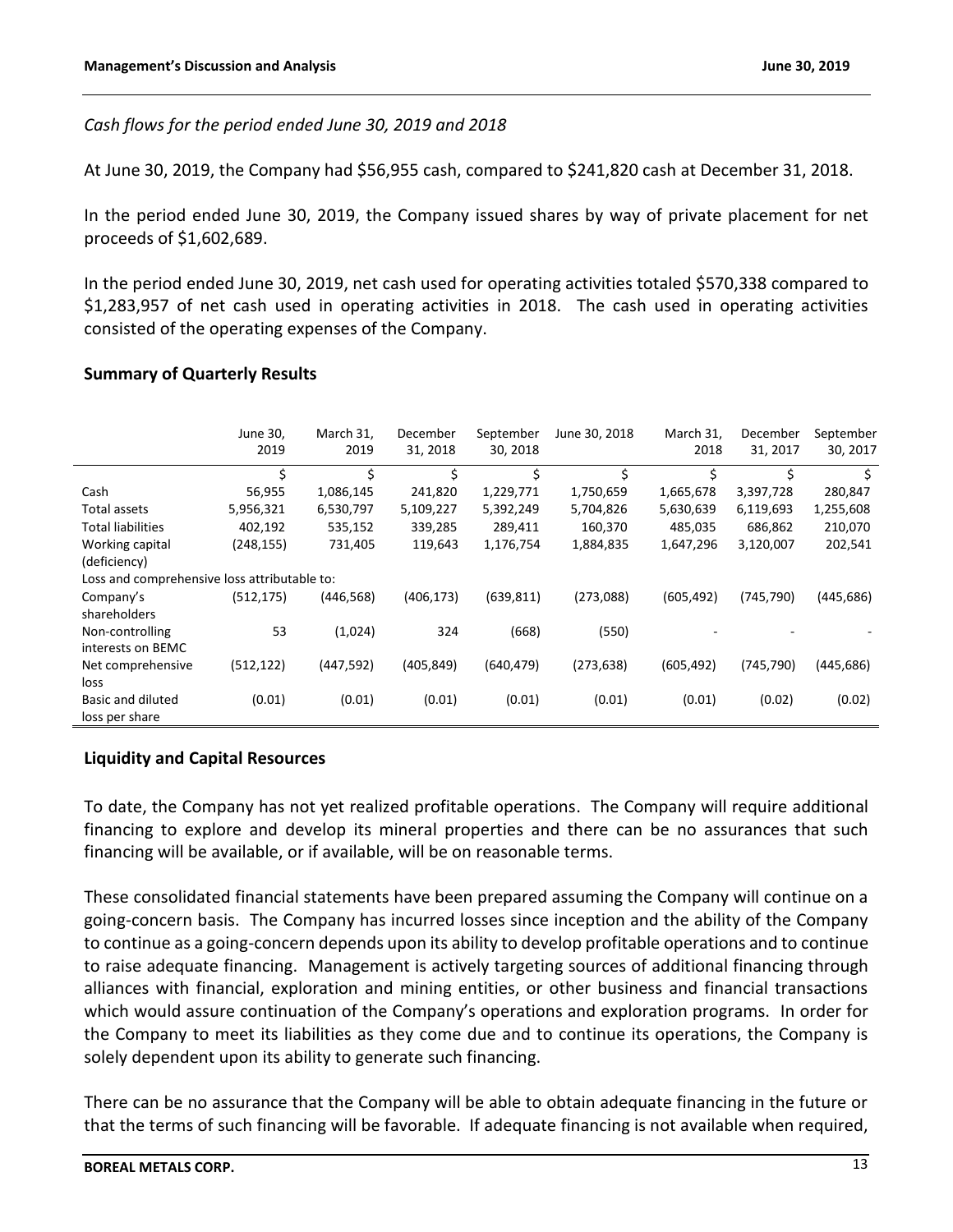the Company may be required to delay, scale back or eliminate programs and may be unable to continue in operation. The Company may seek such additional financing through debt or equity offerings, but there can be no assurance that such financing will be available on terms acceptable to the Company or at all. Any equity offering will result in dilution to the ownership interests of the Company's shareholders and may result in dilution to the value of such interests.

The Company's revenues, if any, are expected to be in large part derived from the mining and sale of minerals and metals or interests related thereto. The economics of developing and producing properties are affected by many factors including the cost of operations and the market price of the mineral resource. Depending on the market price of mineral resources, the Company may determine that it is impractical to continue commercial production.

### **Related Party Transactions**

Key management personnel include Patricio Varas as Executive Chairman, President and Director; Karl Antonius as Chief Executive Officer and Director; Alexandra Woodyer Sherron as Chief Financial Officer; and Jon Sherron, Eric Jensen, David Reid, Michael Nordfors (appointed July 1, 2018), and Thomas Soderqvist (appointed January 1, 2019) as Directors of the Company and its subsidiaries. Hakan Sydner ceased to be a related party effective July 1, 2018.

The Company entered into the following transactions with related parties during the period ended June 30, 2019:

|                                      | For the period ended June 30, |  |         |  |  |
|--------------------------------------|-------------------------------|--|---------|--|--|
|                                      | 2019                          |  | 2018    |  |  |
| Short-term benefits paid or accrued: |                               |  |         |  |  |
| Accounting fees                      | 29,213                        |  | 40,062  |  |  |
| Management fees                      | 233,900                       |  | 170,000 |  |  |
| Share-based payments                 | 108,956                       |  |         |  |  |
| Rent                                 | 12,000                        |  | 14,000  |  |  |
|                                      | 384,069                       |  | 224,062 |  |  |

As of June 30, 2019, included in accounts payable and due to related parties is \$63,061 (2018 – \$50,280) due to directors and officers and \$Nil (2018 – \$Nil) prepaid to an officer of the Company.

All related party transactions are in the normal course of operations and have been measured at the agreed to amounts, which is the amount of consideration established and agreed to by the related parties.

#### **Financial Instruments and Other Instruments**

## **Financial instruments**

Financial assets and liabilities are classified in the fair value hierarchy according to the lowest level of input that is significant to the fair value measurement. Assessment of the significance of a particular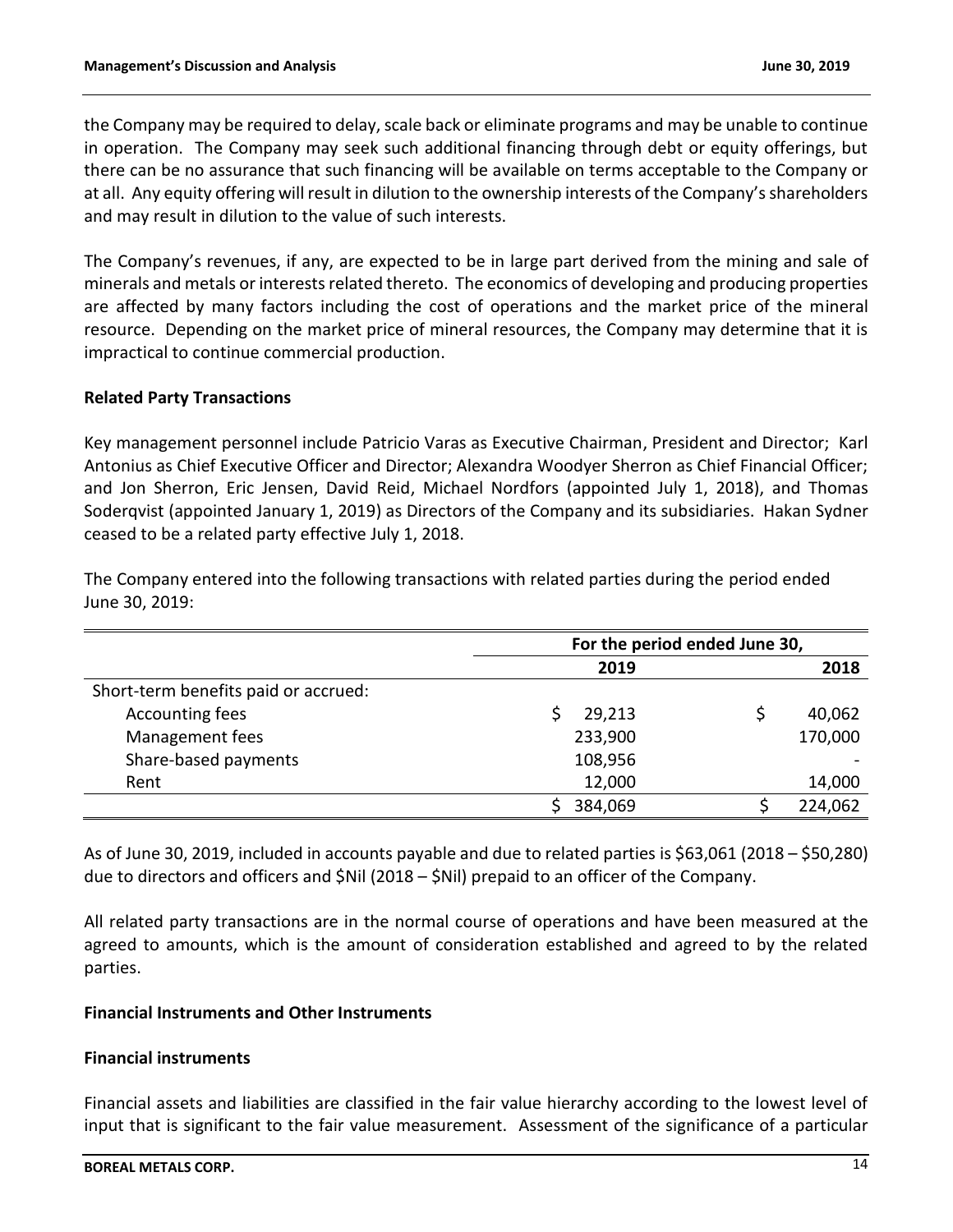input to the fair value measurement requires judgement and may affect placement within the fair value hierarchy levels. The hierarchy is as follows:

- Level 1: guoted prices (unadjusted) in active markets for identical assets or liabilities.
- Level 2: inputs other than quoted prices included in Level 1 that are observable for the asset or liability, either directly (i.e., as prices) or indirectly (i.e., derived from prices).
- Level 3: inputs for the asset or liability that are not based on observable market data (unobservable inputs).

The fair value of receivables, reclamation bond and accounts payable and accrued liabilities approximate their carrying amounts due to the short-term nature of the financial instruments. Cash is classified as financial assets measured at fair value through profit or loss and is measured at fair value using level 1 inputs of the fair value hierarchy. Reclamation bond and receivables are measured at amortized cost. Accounts payable and accrued liabilities are classified as other financial liabilities are measured at amortized cost.

### *Risk management*

The Company is exposed to a variety of financial instrument related risks to varying degrees:

### Credit risk

Credit risk is the risk that the counterparty to a financial instrument will cause a financial loss for the Company by failing to discharge its obligations. The Company's credit risk is primarily attributable to its liquid financial assets including cash. The Company limits its exposure to credit risk on liquid financial assets through maintaining its cash with high-credit quality financial institutions.

#### Liquidity risk

Liquidity risk is the risk that the Company will not be able to meet its obligations associated with its financial liabilities. The Company's approach to managing liquidity risk is to ensure that it will have sufficient liquidity to meet liabilities when due. The Company is currently investigating financing opportunities so that it has sufficient liquidity to meet liabilities when due.

There can be no assurance the Company will be able to obtain required financing in the future on acceptable terms. The Company anticipates it will need additional capital in the future to finance ongoing exploration of its properties, such capital to be derived from the completion of other equity financings. The Company has limited financial resources, has no source of operating income and has no assurance that additional funding will be available to it for future exploration and development of its project. The ability of the Company to arrange additional financing in the future will depend, in part, on the prevailing capital market conditions and exploration success. In recent years, the securities markets have experienced wide fluctuations in price which have not necessarily been related to the operating performance, underlying asset values or prospects of such companies. There can be no assurance that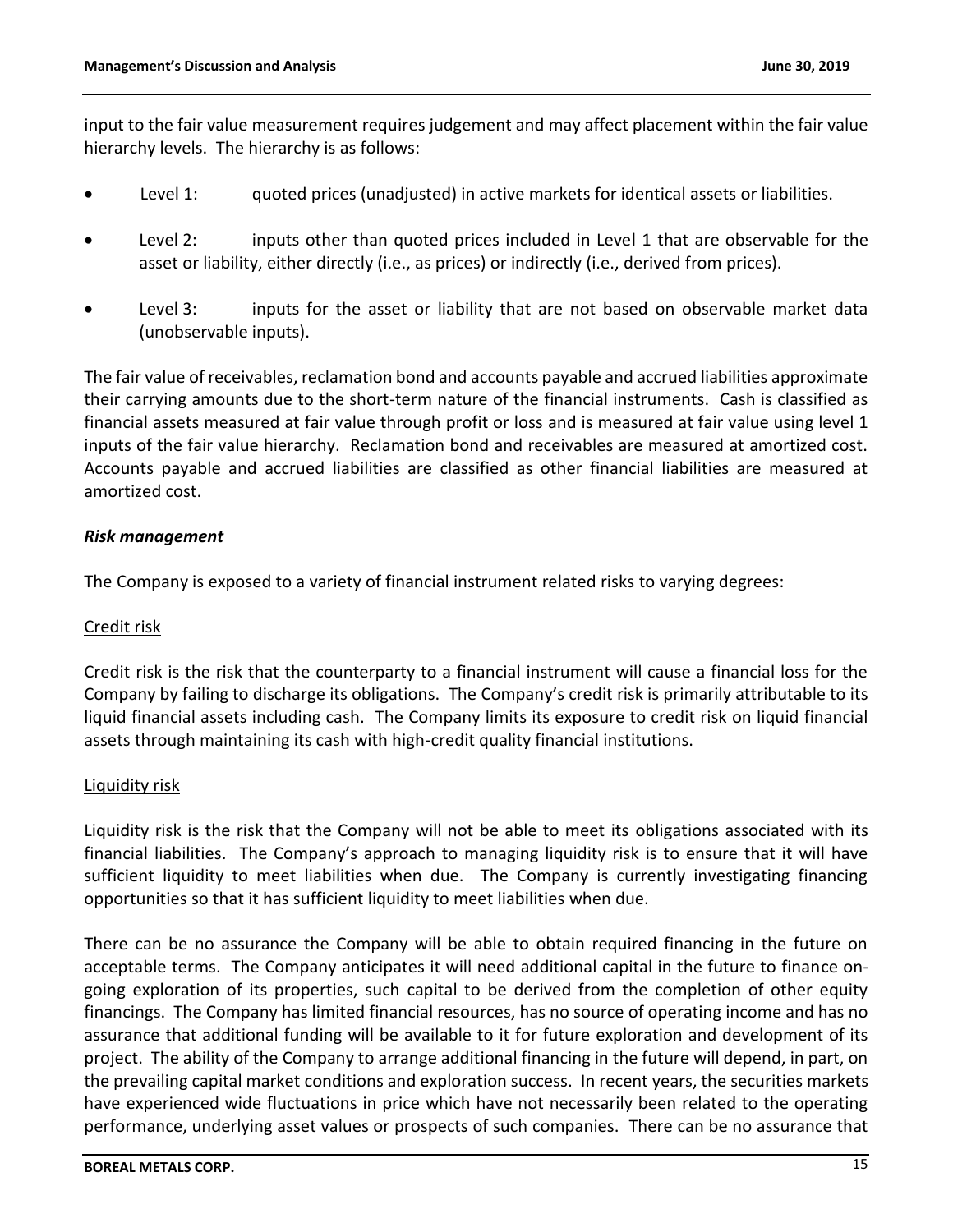continual fluctuations in price will not occur. Any quoted market for the common shares may be subject to market trends generally, notwithstanding any potential success of the Company in creating revenue, cash flows or earnings.

### Market risk

Market risk is the risk of loss that may arise from changes in market factors such as interest rates, foreign exchange rates, and commodity and equity prices.

### Currency risk

The Company is exposed to financial risk related to fluctuations in foreign exchange rates. Foreign currency risk is limited to the portion of the Company's business transactions denominated in currencies other than the Canadian Dollar.

### Interest rate risk

The Company's exposure to interest rate risk arises from the interest rate impact on cash. The Company's policy is to invest cash at floating rates of interest, in order to maintain liquidity, while achieving a satisfactory return for shareholders. There is minimal risk that the Company would recognize any loss as a result of a decrease in the interest rate.

#### Price risk

The Company is exposed to price risk with respect to commodity prices. The Company closely monitors commodity prices to determine the appropriate course of action to be taken by the Company.

#### **Segmented Information**

The Company is engaged in one business activity, being the acquisition and exploration of mineral properties. Geographic information is disclosed in Exploration and Evaluation Assets section. All equipment is held solely in the Scandinavia segment, except for computer equipment which is held in Canada.

#### **Subsequent Events**

There are no reportable events subsequent to the period ended June 30, 2019.

#### **Off-Balance Sheet Arrangements**

The Company does not have any off-balance sheet arrangements as at June 30, 2019 and December 31, 2018.

## **Significant Accounting Policies**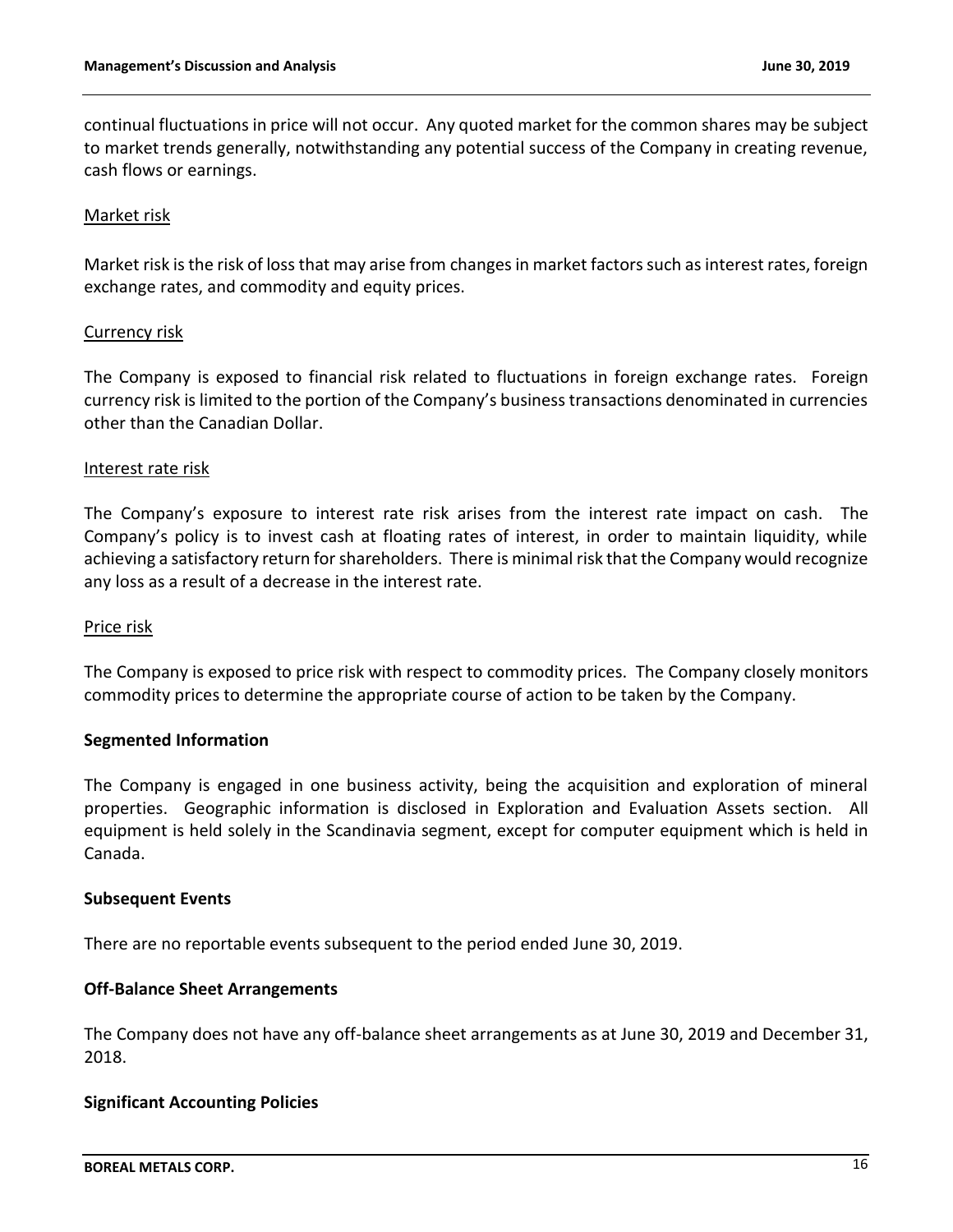These unaudited condensed consolidated financial statements, including comparatives, were prepared in accordance with the accounting policies described in the Company's annual financial statements for the year ended December 31, 2018.

### **Critical Accounting Estimates**

The preparation of the unaudited condensed interim consolidated financial statements requires management to make judgments and estimates and form assumptions that affect the reported amounts of assets and liabilities at the date of the financial statements and reported amounts of expenses during the reporting period. On an ongoing basis, management evaluates its judgments and estimates in relation to assets, liabilities and expenses. Management uses historical experience and various other factors it believes to be reasonable under the given circumstances as the basis for its judgments and estimates. Actual outcomes may differ from these estimates.

### Valuation of share-based compensation

The Company uses the Black-Scholes Option Pricing Model for valuation of share-based compensation. Option pricing models require the input of subjective assumptions including expected price volatility, interest rate, and forfeiture rate. Changes in the input assumptions can materially affect the fair value estimate and the Company's earnings and equity reserves.

#### Income taxes

In assessing the probability of realizing income tax assets, management makes estimates related to expectations of future taxable income, applicable tax opportunities, expected timing of reversals of existing temporary differences and the likelihood that tax positions taken will be sustained upon examination by applicable tax authorities. In making its assessments, management gives additional weight to positive and negative evidence that can be objectively verified.

#### Site decommissioning obligations

The Company recognizes a provision for future abandonment activities in the financial statements equal to the net present value of the estimated future expenditures required to settle the estimated future obligation at the statement of financial position date. The measurement of the decommissioning obligation involves the use of estimates and assumptions including the discount rate, the expected timing of future expenditures and the amount of future abandonment costs. The estimates were made by management and external consultants considering current costs, technology and enacted legislation. As a result, there could be significant adjustments to the provisions established which would affect future financial results.

## Economic recoverability and probability of future economic benefits of exploration and evaluation assets

Management has determined that mineral property costs incurred which were capitalized have future economic benefits and are economically recoverable. Management uses several criteria in its assessments of economic recoverability and probability of future economic benefits including geological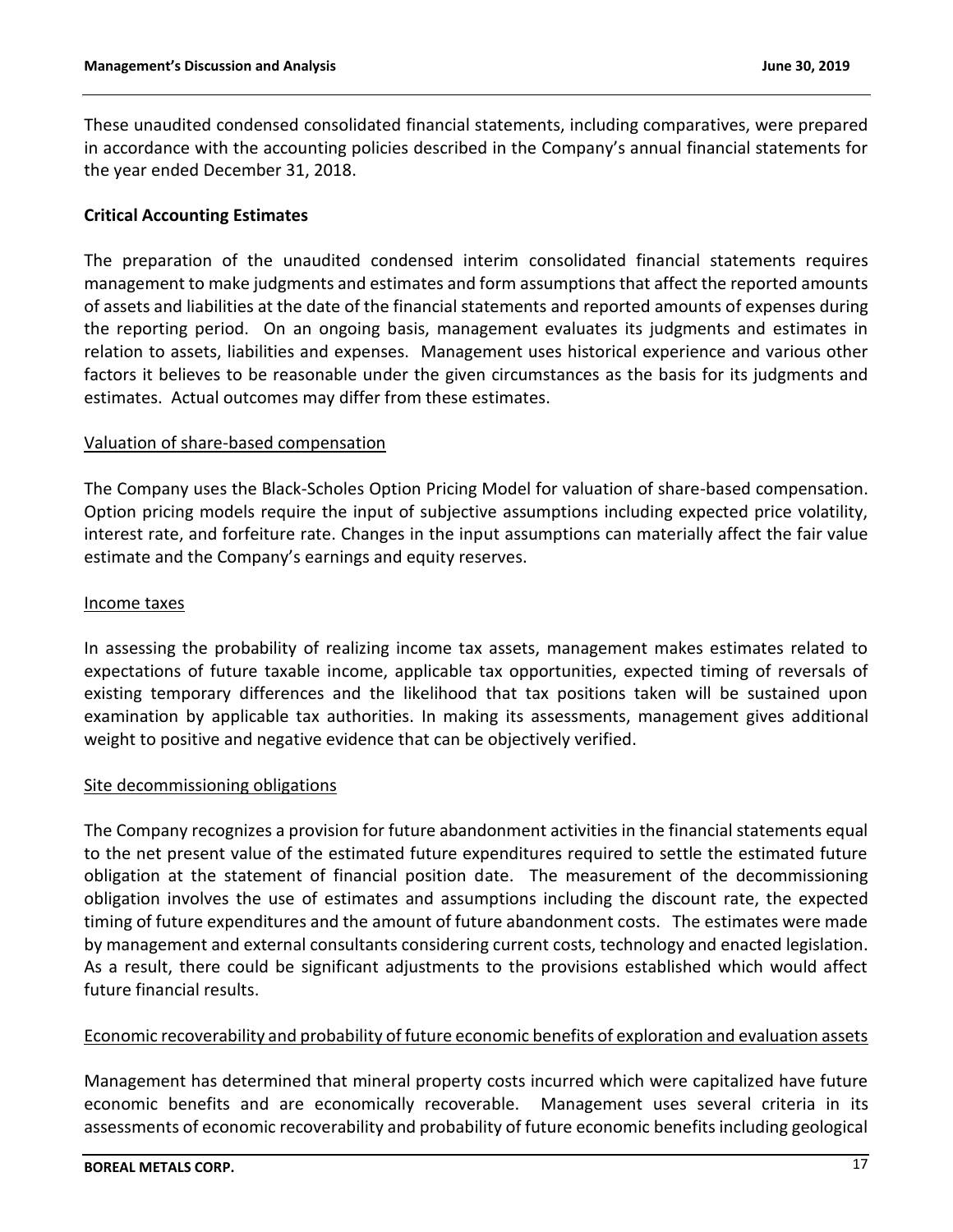and metallurgic information, history of conversion of mineral deposits to proven and probable reserves, scoping and feasibility studies, accessible facilities, existing permits and life of mine plans.

Critical judgments exercised in applying accounting policies that have the most significant effect on the amounts recognized in the financial statements are as follows:

### Functional and reporting currency

The functional currency is the currency of the primary economic environment in which the entity operates. The functional currency for the Company and its subsidiaries is the Canadian dollar. The functional currency determinations were conducted through an analysis of the consideration factors identified in IAS 21, the Effects of Changes in Foreign Exchange Rates.

#### Acquisition method accounting

In the acquisition of Swedish Companies, significant judgement was required to determine if that transaction represented a business combination or an asset purchase. More specifically, management concluded that Swedish Companies did not represent a business, as the assets acquired were not an integrated set of activities with inputs, processes and outputs.

### **New Standards Adopted**

The Company has adopted the following revised or new IFRS that have been issued effective during the period ended June 30, 2019:

• IFRS 16, Leases is a new standard that sets out the principles for recognition, measurement, presentation and disclosure of leases including guidance for both parties to a contract, the lessee and the lessor. The new standard eliminates the classification of leases as either operating or finance leases as is required by IAS 17 and instead introduces a single lessee accounting model. This standard is effective for the years beginning on or after January 1, 2019.

The adoption of the above standards did not have a material impact on the Company's condensed interim consolidated financial statements.

## **Outstanding Share Data**

As at June 30, 2019 and as of the date of this MD&A, the Company had 76,031,629 and 76,031,629 common shares outstanding, respectively.

## **Stock Options**

The Company has adopted a stock option plan whereby, the Company may grant stock options up to a maximum 10% of the issued common shares of the Company at any time.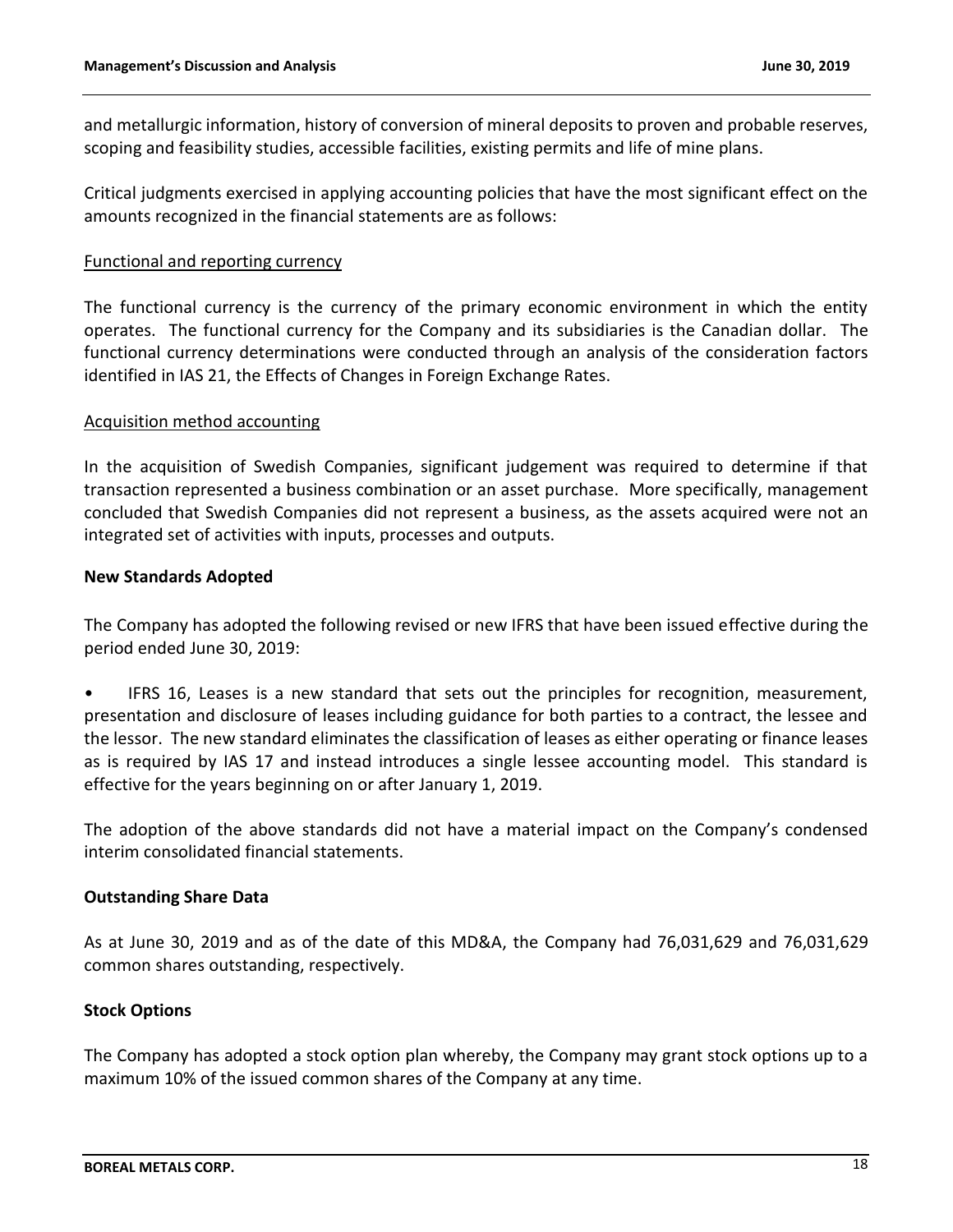As at June 30, 2019 and as of the date of this MD&A, the Company had 4,925,000 and 4,925,000 warrants issued and outstanding, respectively.

A summary of stock option transactions during the period ended June 30, 2019 and December 31, 2018 are as follows:

|                                                     | Weighted average<br>exercise price | Number of<br>options<br>outstanding |
|-----------------------------------------------------|------------------------------------|-------------------------------------|
| Balance, December 31, 2017<br>Stock options granted | 0.20                               | 4,925,000                           |
| Balance, December 31, 2018                          | 0.20                               | 4,925,000                           |
| Stock options granted                               | $\overline{\phantom{0}}$           |                                     |
| <b>Balance, June 30, 2019</b>                       | 0.20                               | 4.925.000                           |

The following table summarizes information regarding stock options outstanding and exercisable as at June 30, 2019:

|                               | Number of   | Weighted       | Weighted     | Number of   | Weighted       | Weighted     |
|-------------------------------|-------------|----------------|--------------|-------------|----------------|--------------|
|                               | options     | average        | average life | options     | average        | average life |
| <b>Expiry Date</b>            | outstanding | exercise price | (years)      | exercisable | exercise price | (years)      |
| September 14, 2028            | 4.925.000   | 0.20           | 9.22         | 1.641.672   | 0.20           | 9.22         |
| <b>Balance, June 30, 2019</b> | 4,925,000   | 0.20           | 9.22         | 1.641.672   | 0.20           | 9.22         |

### **Warrants**

As at June 30, 2019 and as of the date of this MD&A, the Company had 32,481,983 and 30,081,733 warrants issued and outstanding, respectively.

A summary of share purchase warrant transactions during the period ended June 30, 2019 are as follows:

| Expiry date                              | Exercise<br>price | <b>WARC</b> life<br>(years) | December 31.<br>2018     | Granted    | Exercised | Expired/<br>Cancelled | June 30, 2019 |
|------------------------------------------|-------------------|-----------------------------|--------------------------|------------|-----------|-----------------------|---------------|
| May 21, 2019                             | \$0.30            |                             | 1,065,000                |            |           | (1,065,000)           |               |
| August 14, 2019                          | \$0.40            | 0.12                        | 2,400,250                |            |           |                       | 2,400,250     |
| November 21, 2019                        | \$0.50            | 0.39                        | 12,399,999               |            |           |                       | 12,399,999    |
| November 21, 2019                        | \$0.40            | 0.39                        | 500,000                  | -          |           |                       | 500,000       |
| February 20, 2021                        | \$0.15            | 1.65                        | $\overline{\phantom{a}}$ | 17,181,734 |           |                       | 17,181,734    |
| <b>Total Outstanding and Exercisable</b> |                   |                             | 16,365,249               | 17,181,734 |           | (1,065,000)           | 32,481,983    |
| Weighted average price                   |                   |                             | 0.47                     | 0.15       |           | 0.30                  | 0.31          |

#### **Escrow Units**

In accordance with the escrow agreement dated November 21, 2017, 12,102,236 shares and 3,538,618 warrants were placed in escrow, of which 10% of the escrowed common shares and warrants were released on November 21, 2017. During the period ended June 30, 2019, 15% of the escrowed common shares and warrants were released (year ended December 31, 2018 – 30%). As at June 30, 2019, there were 5,446,006 common shares (December 31, 2018 – 7,261,342) and 1,592,378 warrants (December 31, 2018 – 2,123,171) of the Company held in escrow.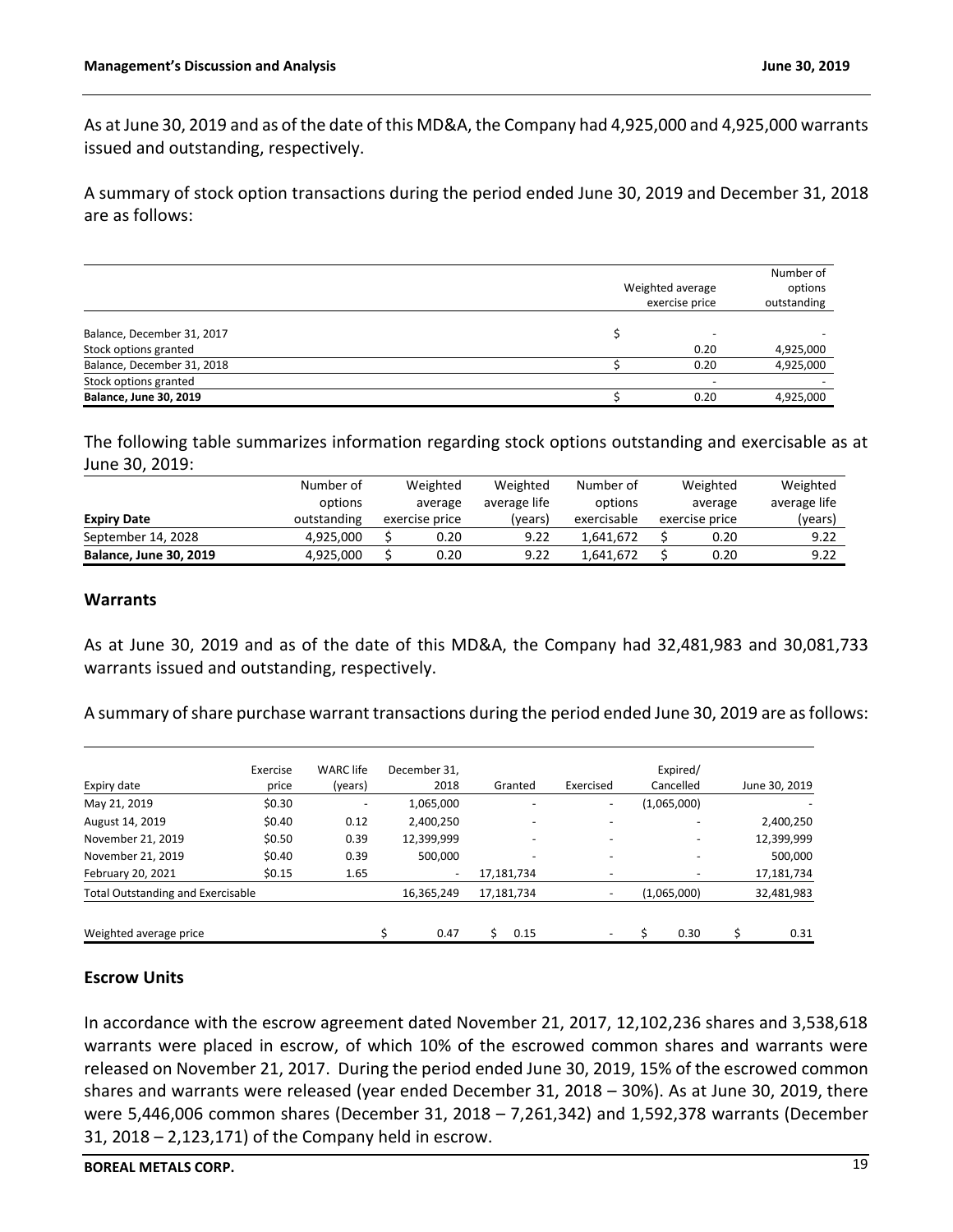### **Management's Responsibility for Financial Statements**

Information provided in this report, including the financial statements, is the responsibility of management. In the preparation of these statements, estimates are sometimes necessary to make a determination of future value for certain assets or liabilities. Management believes such estimates have been based on careful judgments and have been properly reflected in the accompanying financial statements. Management maintains a system of internal controls to provide reasonable assurances that the Company's assets are safeguarded and to facilitate the preparation of relevant and timely information.

## **Risk Factors**

### *Our exploration programs may not result in a commercial mining operation.*

Mineral exploration involves significant risk because few properties that are explored contain bodies of ore that would be commercially economic to develop into producing mines. Our mineral properties are without a known body of commercial ore and our proposed programs are an exploratory search for ore. We do not know whether our current exploration programs will result in any commercial mining operation. If the exploration programs do not result in the discovery of commercial ore, we will be required to acquire additional properties and write-off all of our investments in our existing properties.

### *We may not have sufficient funds to complete further exploration programs.*

We have limited financial resources, do not generate operating revenue and must finance our exploration activity by other means. We do not know whether additional funding will be available for further exploration of our projects or to fulfill our anticipated obligations under our existing property agreements. If we fail to obtain additional financing, we will have to delay or cancel further exploration of our properties, and we could lose all of our interest in our properties.

# *Factors beyond our control may determine whether any mineral deposits we discover are sufficiently economic to be developed into a mine.*

The determination of whether our mineral deposits are economic is affected by numerous factors beyond our control. These factors include market fluctuations for precious metals; metallurgical recoveries associated with the mineralization; the proximity and capacity of natural resource markets and processing equipment; costs of access and surface rights; and government regulations governing prices, taxes, royalties, land tenure, land use, importing and exporting of minerals and environmental protection.

# *Mineral exploration is highly speculative and risky; any material changes to the estimated reserves might adversely affect the profitability of the property.*

In making determinations about whether to proceed to the next stage of development, we must rely upon estimated calculations as to the mineral reserves and grades of mineralization on our properties. Until ore is actually mined and processed, mineral reserves and grades of mineralization must be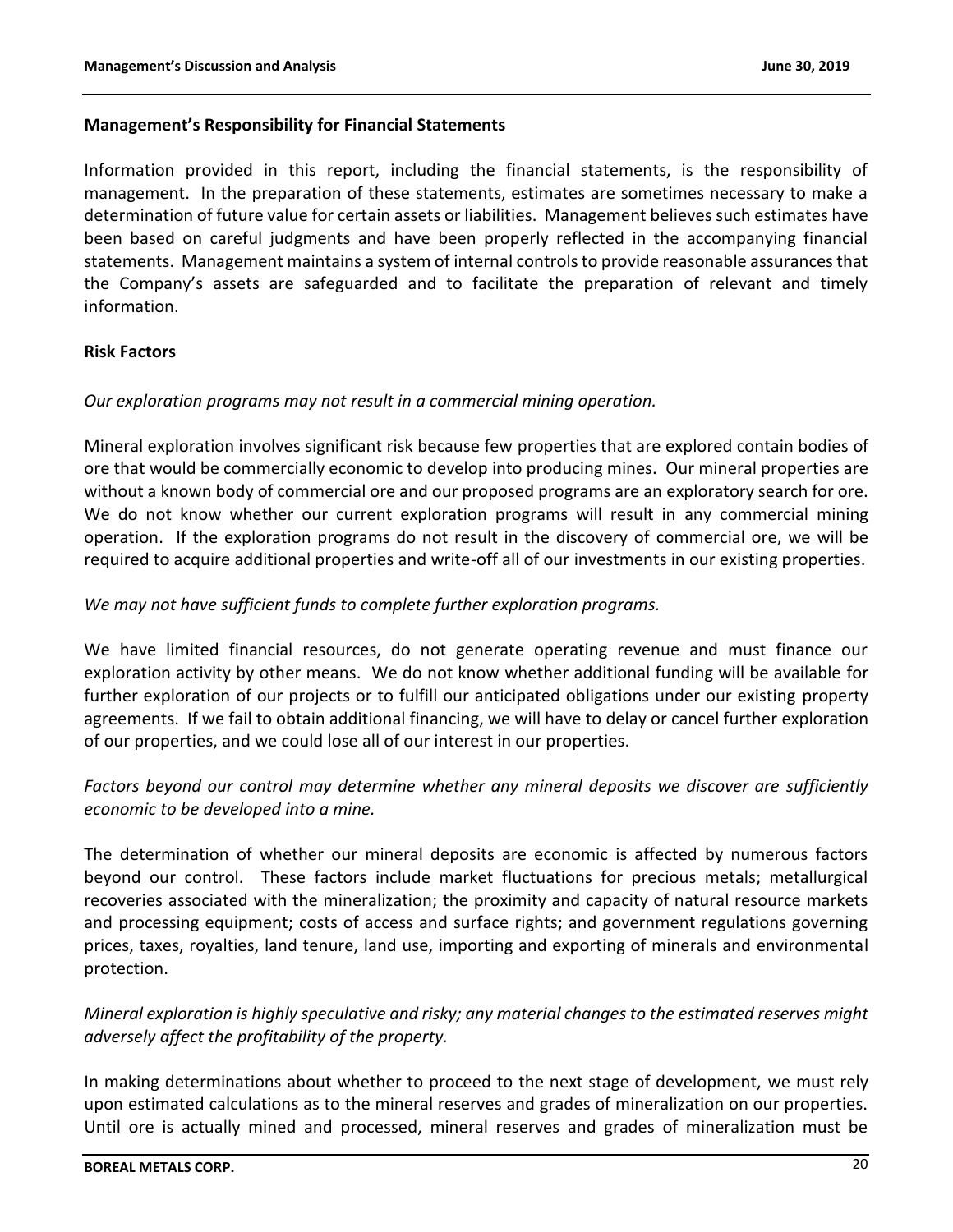considered as estimates only. Any material changes in mineral reserve estimates and grades of mineralization will affect the economic viability of the placing of a property into production and a property's return on capital.

*Mineral exploration is hazardous. We could incur liability or damages as we conduct our business due to the dangers inherent in mineral exploration.*

Mining operations often encounter unpredictable risks and hazards that add expense or cause delay. These include unusual or unexpected geological formations, changes in metallurgical processing requirements; power outages, labor disruptions, flooding, explosions, rock bursts, cave-ins, landslides and inability to obtain suitable or adequate machinery, equipment or labor. We may become subject to liabilities in connection with pollution, cave-ins or hazards against which we cannot insure against or which we may elect not to insure. The payment of these liabilities could require the use of financial resources that would otherwise be spent on mining operations.

*In the future we may be required to comply with government regulations affecting mineral exploration and exploitation, which could adversely affect our business, the results of our operations and our financial condition.*

Mining operations and exploration activities are subject to national and local laws and regulations governing prospecting, development, mining and production, exports and taxes, labor standards, occupational health and mine safety, waste disposal, toxic substances, land use and environmental protection. In order to comply, we may be required to make capital and operating expenditures or to close an operation until a particular problem is remedied. In addition, if our activities violate any such laws and regulations, we may be required to compensate those suffering loss or damage, and may be fined if convicted of an offence under such legislation.

## *Land reclamation requirements for the exploration properties may be burdensome.*

Although variable depending on location and the governing authority, land reclamation requirements are generally imposed on mineral exploration companies (as well as companies with mining operations) in order to minimize long term effects of land disturbance. Reclamation may include requirements to control dispersion of potentially deleterious effluents and reasonably re-establish pre-disturbance land forms and vegetation. In order to carry out reclamation obligations imposed on us in connection with our mineral exploration, we must allocate financial resources that might otherwise be spent on further exploration programs.

*We face industry competition in the acquisition of exploration properties and the recruitment and retention of qualified personnel.*